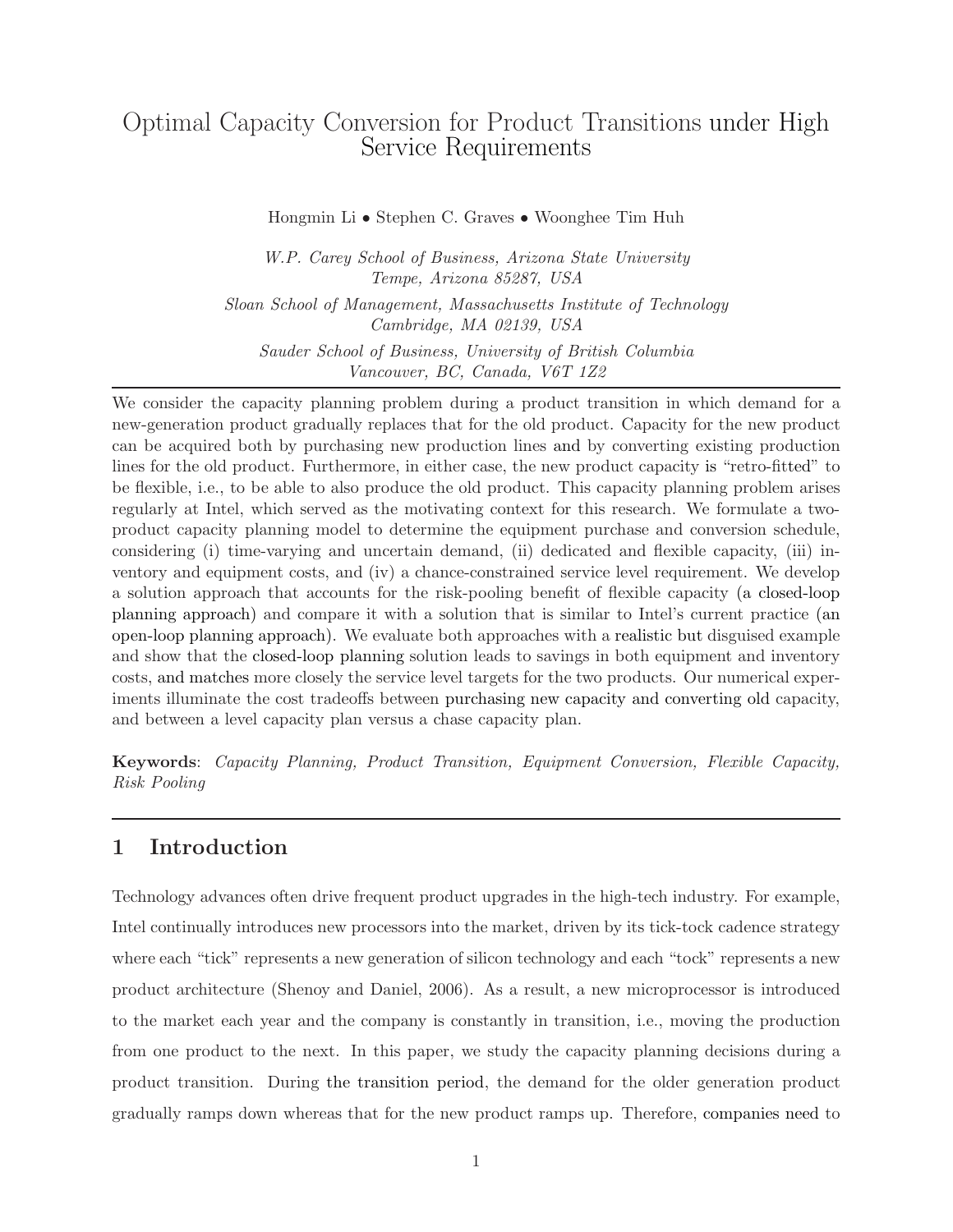manage production according to this demand behavior. For each transition, many changes take place throughout the manufacturing process, often requiring upgrades or replacement of equipment; for example, at Intel, changes in process technology occur at wafer production (Fabs), as well as at Assembly and Test.

In comparison to product upgrades, equipment updates are less frequent since the same equipment can often be used for the production of multiple generations of products. However, during each product transition, the equipment has to be reconfigured to fit the production specifications of the new product. This may involve mechanically changing the equipment configurations (for example, replacing certain tools), relocating equipment across factories, as well as qualifying new equipment configurations for the production of existing and new products. Qualification at Intel follows the "copy exactly" process, which was developed to ensure fast and reliable technology transfers from development to mass production: "everything which might affect the process, or how it is run, is to be copied down to the finest detail ... data is collected at the process step output level on parameters ... and they are compared to results at the R&D site" (McDonald, 1998). In other words, each set of equipment has to match the target output generated from the development factory, and as a result, the qualification of equipment is a time-consuming, resource-intensive, and costly process. In a collaborative research project with Intel, we have examined the equipment decisions relating to product transitions that occur in an Assembly and Test production environment; the results are applicable to manufacturing companies facing similar challenges caused by product transitions. For example, in the automotive industry, the introduction of a new model often requires "retooling" of existing production lines (Bresnahan and Ramey, 1994; Leone and Bradley, 1982); thus a similar problem of capacity planning ensues.



Figure 1: Equipment Options

As an example, we consider one equipment module in the assembly factory for Intel. The module consists of three tools and attaches an electronic chip to a substrate: (1) The flux tool applies flux to the substrate to remove oxides and contaminations from the surfaces, (2) the attachment tool places the chip die on the substrate and aligns it with the substrate, and (3) then, in a "reflow"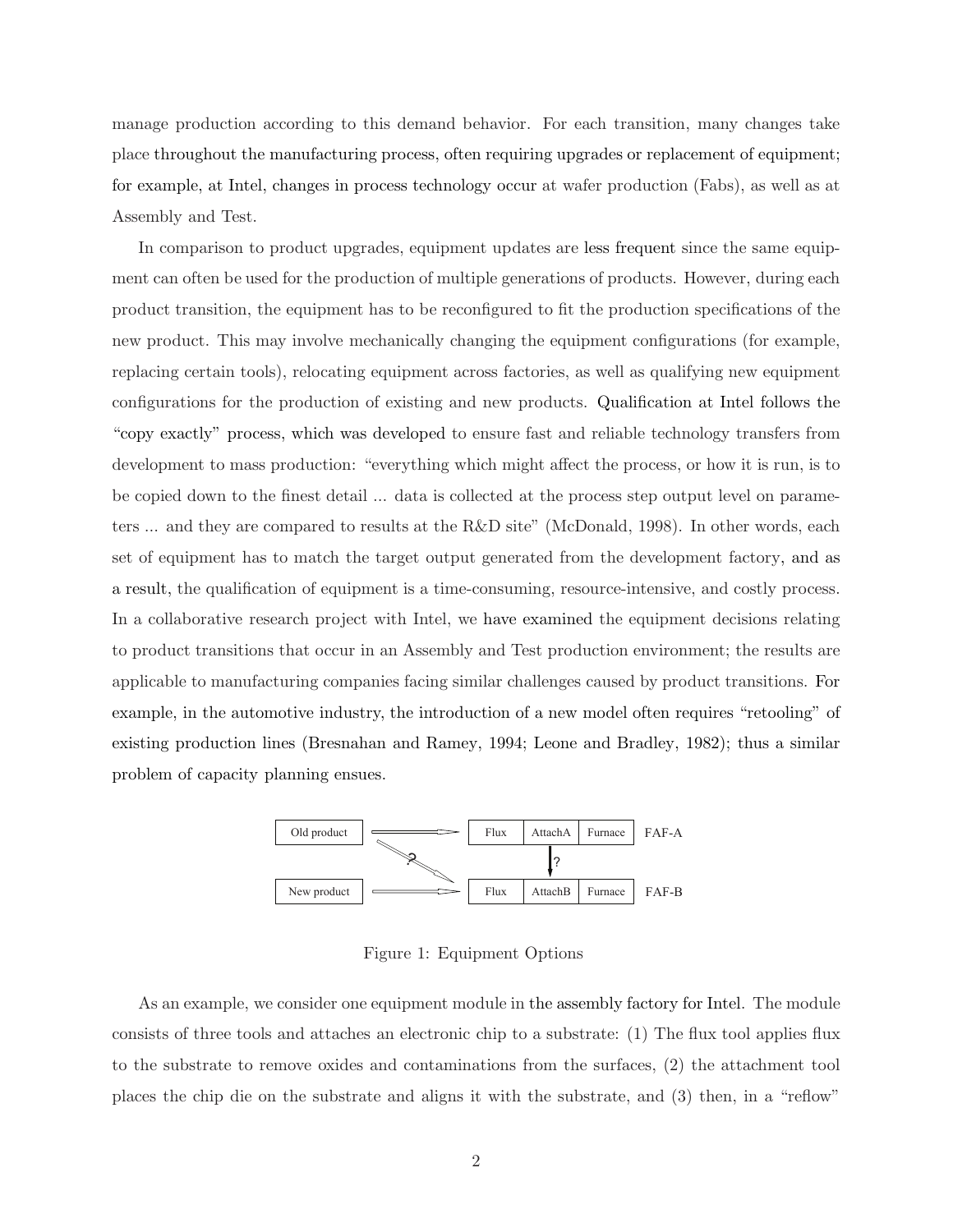process, a furnace heats the substrate and forms a solder joint between the substrate and the chip. We refer to this module as the Flux-Attachment-Furnace or "FAF" module (to mask the actual name). A FAF module is configured to produce a single product or multiple products, where the attachment tool determines the configuration. In Figure 1, we illustrate two configurations of the FAF module: FAF-A has an attachment tool A that allows it to produce the older generation product, while FAF-B produces the new generation with attachment tool B. In this paper, we refer to each set of equipment of a particular configuration as a line, which is a combination of several tools and performs a sequence of production steps. The FAF line provides an illustration of equipment options during a transition. Often there might be multiple tools within a line that need to be replaced in a conversion; the mathematical model and method are applicable to these more general cases.

There are two ways to create capacity for the new generation product. First, the company can purchase new equipment from suppliers to set up a new FAF-B line. A new FAF-B line has all three of its subtools newly purchased from suppliers. Second, as the demand for the old product decreases, the need for FAF-A lines decreases, and the company may convert an existing FAF-A line to a FAF-B line by replacing the AttachA tool with an AttachB tool, as indicated by the solid arrow in Figure 1 (the question mark indicating that this is an option). In this case, the company only pays for a new AttachB tool instead of the entire line. The old line must be shut down for the duration of the conversion, which is about the same length as the lead time for the purchase and installation of a new line. In most cases, the conversion is irreversible. A manager has to decide upon an appropriate equipment conversion and procurement schedule during the capacity planning stage, which is the focus of this paper. We study these capacity planning decisions when a company faces stochastic and time-varying demand for two consecutive generations of products.

One option often used in practice is to "retro-fit" the new equipment so that it can also produce the old product, which effectively creates a flexible line. In Figure 1, we show this option with the hollow arrow extending from the old product to FAF-B. Although there are benefits from flexible capacity, the cost is high to retro-fit a line to be flexible across product generations (in a typical case, around \$500, 000). This decision induces debate among the managers on whether the retro-fit investment cost is justified. Currently these decisions are made on an *ad hoc* basis. Therefore, our solution also enables the manager to quantify the value of retro-fitting.

The company determines the capacity plan nine to twelve months ahead of the actual demand based on the sales forecast. As is common in most capacity decisions, the fundamental tradeoff faced by the company is to meet service level requirements, and to control its equipment and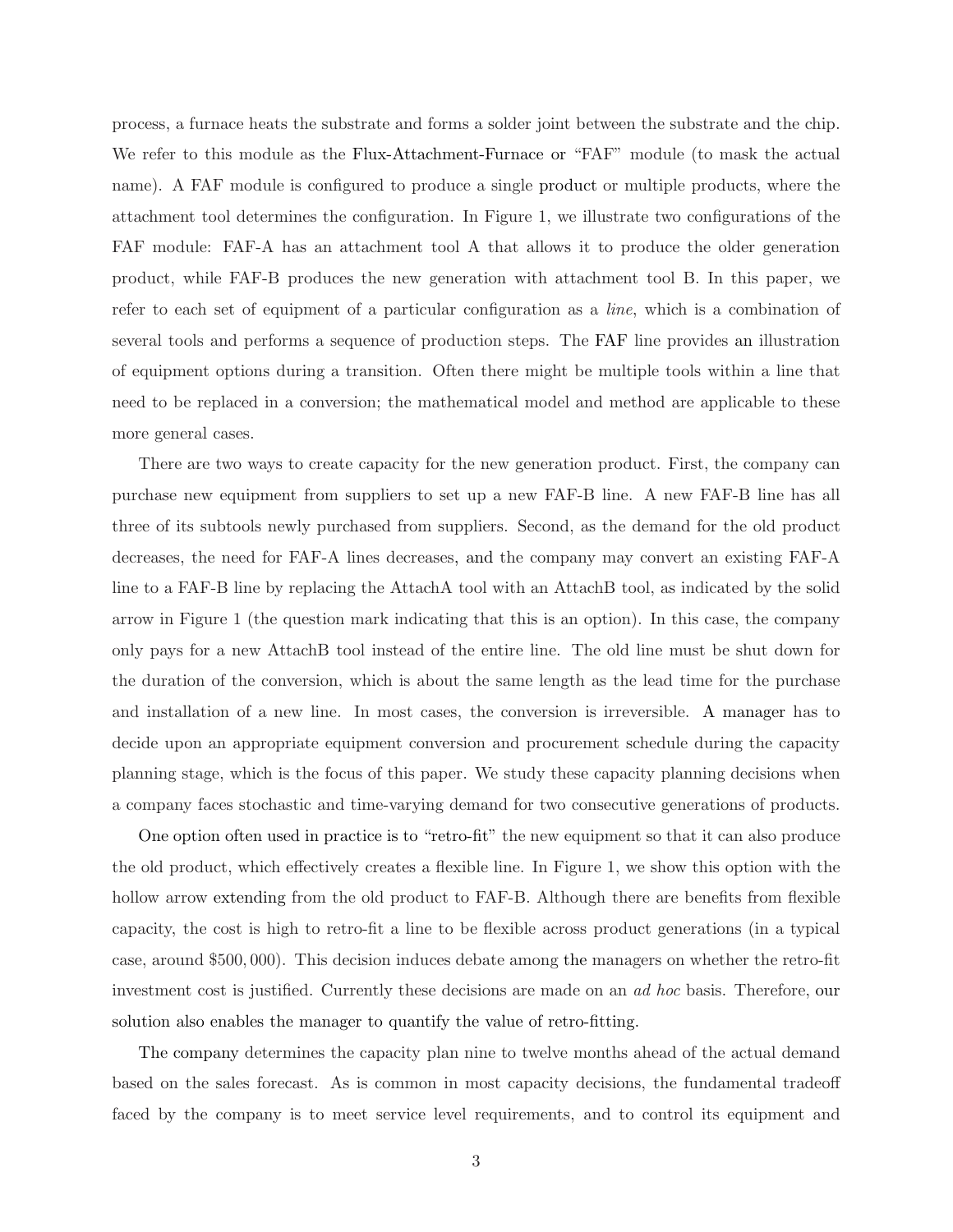inventory costs in light of the demand uncertainty for both the old and new generation products. In this paper, given the time-varying and uncertain demand, we determine the optimal capacity plan: when to convert existing FAF-A lines to FAF-B lines, how many to convert, and when and how many new FAF-B lines to purchase.

The main contributions of the paper are to present, formulate and solve a capacity problem that is commonly faced by manufacturing companies experiencing product transitions. We develop a two-product joint capacity and production model with the following features: (i) time-varying and uncertain demand, (ii) dedicated as well as flexible capacity, (iii) inventory and equipment costs, and (iv) chance-constrained service level requirement. We develop a simple solution approach to the problem when production decisions are made before the realization of demand (an open-loop planning approach, which is a proxy for Intel's current practice) and a heuristic capacity solution to account for the risk-pooling benefit of flexible capacity (a closed-loop planning approach that postpones the production decision until after demand realization). We evaluate the model and solution approaches with a disguised Intel data set. The comparison of the two solutions suggests that accounting for risk pooling leads to savings in both equipment cost and inventory cost, in addition to providing more balanced service levels between the two products. Our solutions reveal two major tradeoffs in this capacity planning problem: one between the options of new purchase and conversion, and one between chase versus level capacity strategies. Whereas such tradeoffs have been studied in the literature, they have not been examined in the setting of a product transition.

In Section 2, we provide a survey of relevant literature. In Section 3, we describe in detail the assumptions and modeling choices made in the paper. In Section 4, we propose a two-step approach to solve the capacity problem, assuming production decisions are made before the realization of demand. In Section 5, we consider the impact of delaying the production decisions, and develop a heuristic solution to account for capacity flexibility. In Section 6, we apply these methods to a realistic example and test the performance of the methods. We conclude in Section 7.

### 2 Relationships to Prior Work

Literature on capacity planning has been vast and broad, and Luss (1982) and van Mieghem (2003) provide in-depth albeit dated reviews. We review research streams directly relevant to our work.

Capacity Expansions and Replacement. An early stream of research examines the tradeoff of capacity installation cost and economies of scale in capacity expansion (e.g., Manne 1961, Erlenkotter 1974, Bean and Smith 1985), to identify the timing and size of capacity expansions given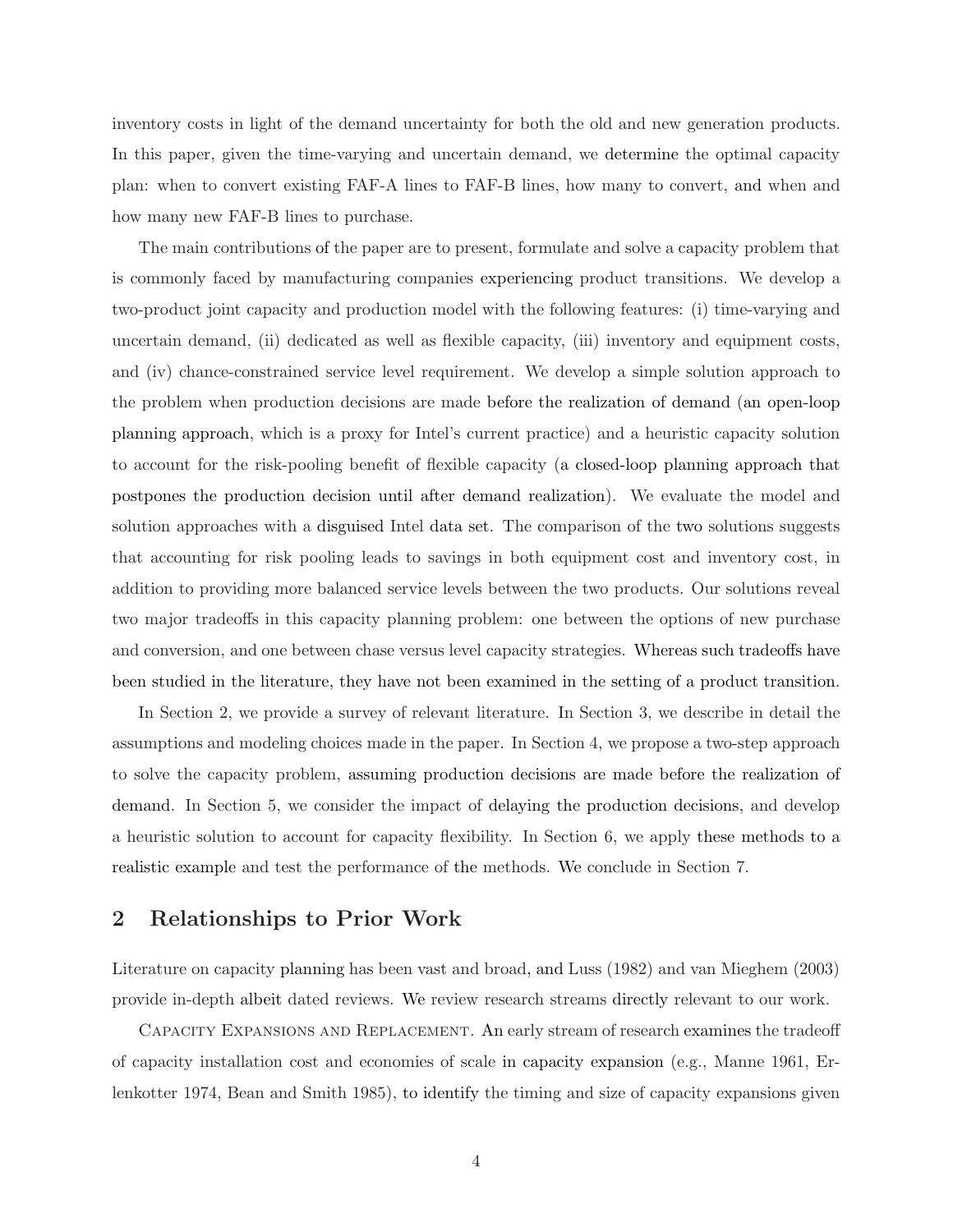the demand growth. The capacity replacement literature (e.g., Yano 1984, Jones et al. 1991, Bean et al. 1985, 1994) considers equipment replacement due to aging, deterioration, and obsolescence. Rajagopalan (1998) combines replacement with expansion in a deterministic model where capacity can be purchased and disposed to meet the demand, and extends his model to include uncertain technology breakthroughs. In contrast, we focus on capacity expansion and conversion due to the introduction of a new product and product transition. In addition, we account for production and inventory planning considerations, along with capacity decisions.

DEMAND UNCERTAINTY. Most capacity planning models in the literature do not address uncertainty. Among those that do, demand uncertainty is often modeled with a scenario-based approach (e.g., Eppen et al. 1989, Karabuk and Wu 2002, Swaminathan 2000, Ahmed and Sahinidis 2003, Huang and Ahmed 2009). The scenario-based method works well if demand can be represented by a small number of demand scenarios. However, as the number of possible scenarios increases, the computation burden grows rapidly. The problem exacerbates with time-varying demand and with the number of products and time periods under consideration.

Joint Capacity and Production Decisions. Capacity and production decisions are often decoupled in practice because they involve different scopes with different planning horizons. Thus, a capacity problem can be thought of a two-stage problem with recourse, consisting of (i) a capacity decision and (ii) a production decision. The second-stage problem is a multi-product capacitated production problem, and that alone has proven to be difficult since one has to consider the inventory and future capacity availability when determining the production quantities (see, for example Janakiraman et al. (2008)). The joint capacity and production problem is therefore more challenging. In simpler single-product, single-capacity settings of Angelus and Porteus (2002) and Bradley and Glynn (2002), capacity and production policies for minimizing a cost can be specified using thresholds. In this paper, we study a two-product, two-capacity, multi-period capacity problem with stochastic and time-varying demand under high service requirements, where service level requirements are exogenously imposed. We need to determine capacity purchase and capacity conversion in the presence of product-flexible capacity.

For a joint capacity and production problem with multiple products, Rajagopalan and Swaminathan (2001) have developed a heuristic procedure when demand is deterministic. With stochastic demand, Huh and Roundy (2005) assume lost sales and no inventory carry-over; hence there is no temporal dependence in their problem setup. Their approach is extended by Huh et al. (2006). All of these papers do not explicitly capture the inventory carry-over and the risk-pooling effect among products.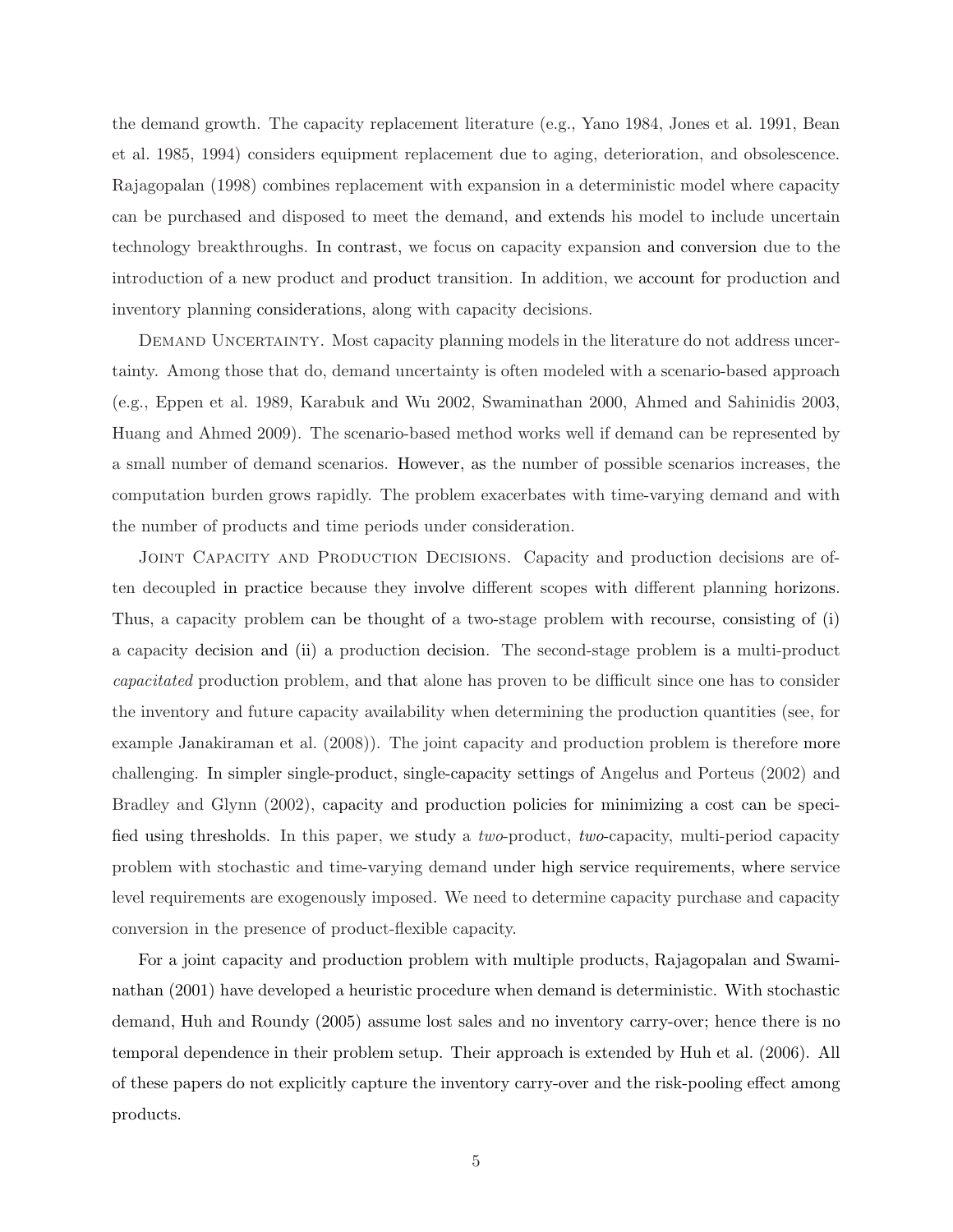PRODUCT-FLEXIBLE CAPACITY. In our problem, the equipment configuration for the new product can be made flexible to also produce the old product. Early work on capacity planning involving flexible capacity often ignores the risk-pooling benefit (e.g., Erlenkotter 1974). However, flexibility is a hedging tactic (van Mieghem, 2007) and the value of product-flexible capacity is commonly recognized but difficult to quantify. Fine and Freund (1990) study a single-period capacity problem in which both dedicated and flexible capacities are available, and provide shadow values of the capacity constraints. van Mieghem (1998) considers a similar problem and shows that investing in flexible capacity could be optimal even with perfectly positive correlation between the products because of the price differentials of the products. Bish and Wang (2004) extend the van Mieghem (1998) model to a continuous demand distribution and they include ex post pricing decisions. For multi-period capacity planning problems, Li and Tirupati (1994) allow both dedicated and flexible capacities to exhibit economies of scale and study the tradeoff with linear operating costs. They later extend the model to a special case of stochastic demand with a stationary and uniform demand distribution (Li and Tirupati, 1995), assuming probabilistic service level instead of shortage cost penalties, a modeling choice we adopt in this paper as well. Both of these papers ignore inventory fluctuations and backorders.

### 3 Problem Description and Assumptions

We consider a setting with two equipment configurations and two products, where the old configuration (Configuration A) is dedicated to produce the old product, and the new configuration (Configuration B) is flexible to produce both the old and the new products. The old and new products are referred to as products 1 and 2, respectively. We study a problem of planning capacity for a fixed horizon of T periods, and we assume that all the capacity decisions are made at the beginning of the horizon; this assumption is partly due to long procurement lead times for capacity adjustment, and is consistent with the current practice. (See, for example, Cakanyildirim et al.  $(2004).$ 

INITIAL EQUIPMENT CONFIGURATION. Our interest is the planning horizon during which one product transitions from one generation to the next. We assume that, at the beginning of the planning horizon, the existing Configuration-A capacity is sufficient for the demand of the old product. Since this demand is expected to decline during the horizon, we do not consider increasing the Configuration-A capacity. For the new configuration (Configuration-B), the company usually starts with a small number (often 1 or 2) of lines; these are often set up during the development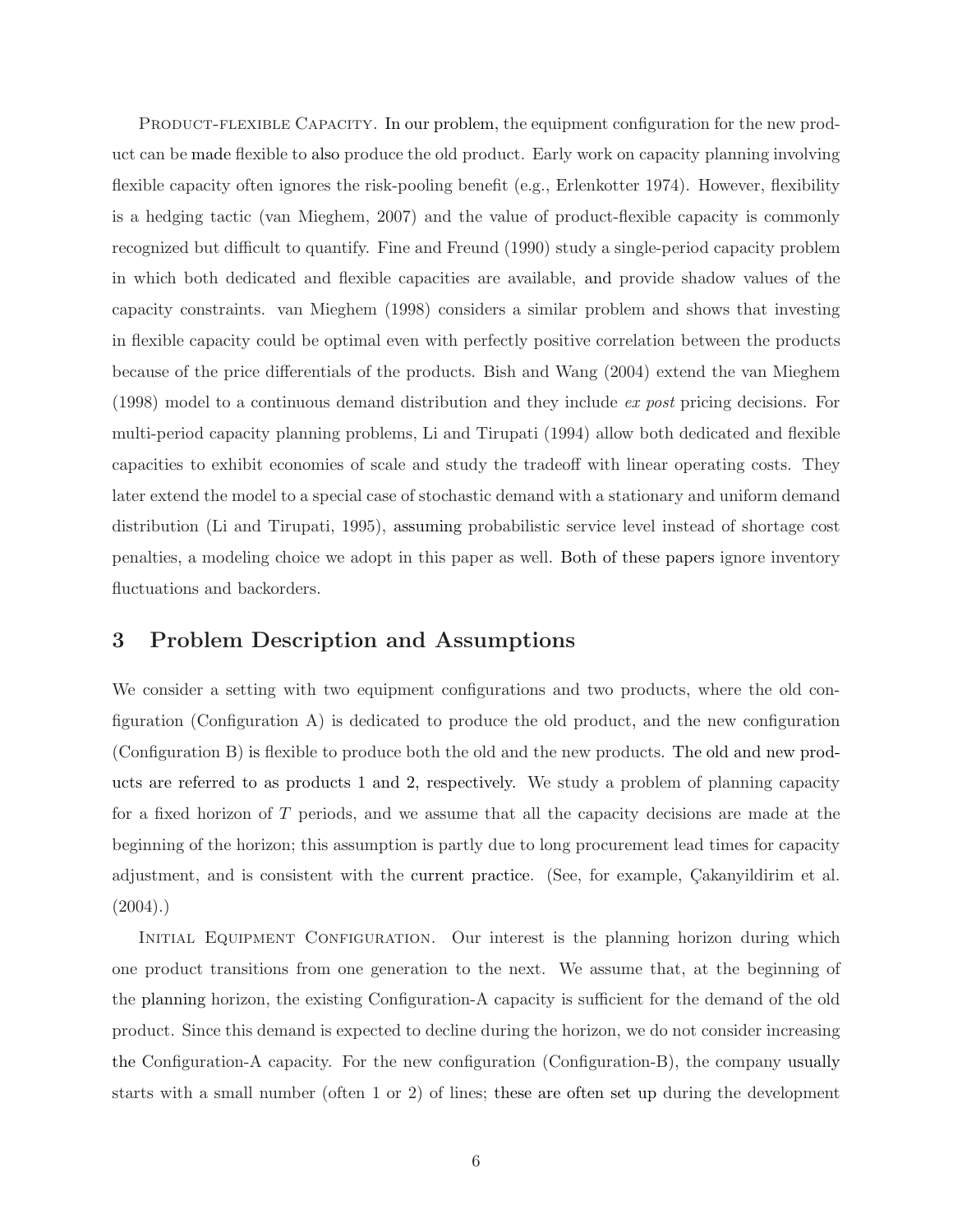stage and used as a benchmark for any additional lines. We also assume zero inventory or backorders at the beginning of the horizon.

Capacity Decisions and Qualification Lead Times. We can acquire capacity for the new configuration by (i) purchasing new lines or (ii) converting existing old configuration lines to the new configuration, or both. In either case, it takes some time to assemble or convert the equipment and then to qualify the line, i.e., to install, test and tune the equipment such that they meet the performance standard. This lead time is approximately the same for both new purchase and conversion at Intel (in the motivating context); we assume the lead times are the same and denote the lead time by  $\tau$ .

Let  $Q_b(t)$  denote the number of new lines purchased that become *available for production* at time t, i.e., the company purchases the equipment from the suppliers at time  $t-\tau$ . Let  $Q_c(t)$  be the number of conversions the company starts at time  $t$  (when the equipment under conversion can no longer produce the old product), and the converted equipment becomes available as Configuration-B capacity in period  $t + \tau$ . Let  $K^A(t)$  and  $K^B(t)$  be the available capacity (number of lines) of Configurations A and B, respectively, at time t. (The initial capacities,  $K^A(0)$  and  $K^B(0)$ , are already given.) Then, capacity can be modeled by the following equations:

$$
K^{A}(t) = K^{A}(t-1) - Q_{c}(t), \qquad (3.1)
$$

$$
K^{B}(t) = K^{B}(t-1) + Q_{b}(t) + Q_{c}(t-\tau) . \qquad (3.2)
$$

PRODUCTION DECISIONS. Our model includes production decisions and their inventory implications, as they are relevant within the planning horizon for the capacity decisions under study. Let  $P_1^A(t)$  denote the production quantity of product 1 using Configuration A. Similarly, let  $P_1^B(t)$  and  $P_2^B(t)$  denote the production quantities of products 1 and 2, respectively, using Configuration B. Also, let  $r_1^A$ ,  $r_1^B$  and  $r_2^B$  represent the corresponding production rates (units per machine hour), and let  $\mu$  be the number of machine hours per line of capacity per time period. Then, the production quantities should satisfy the following capacity constraints:

$$
P_1^A(t)/r_1^A(t) \le \mu \cdot K^A(t) , \qquad (3.3)
$$

$$
P_1^B(t)/r_1^B(t) + P_2^B(t)/r_2^B(t) \le \mu \cdot K^B(t) . \tag{3.4}
$$

At the time of capacity planning, one needs to have some understanding of future production decisions since they in turn affect capacity decisions. In the model presented in Section 4, we suppose that one determines a long-term production plan at the same time as capacity planning. Following the convention in Bertsekas (2000), we name this the "open-loop" planning model. This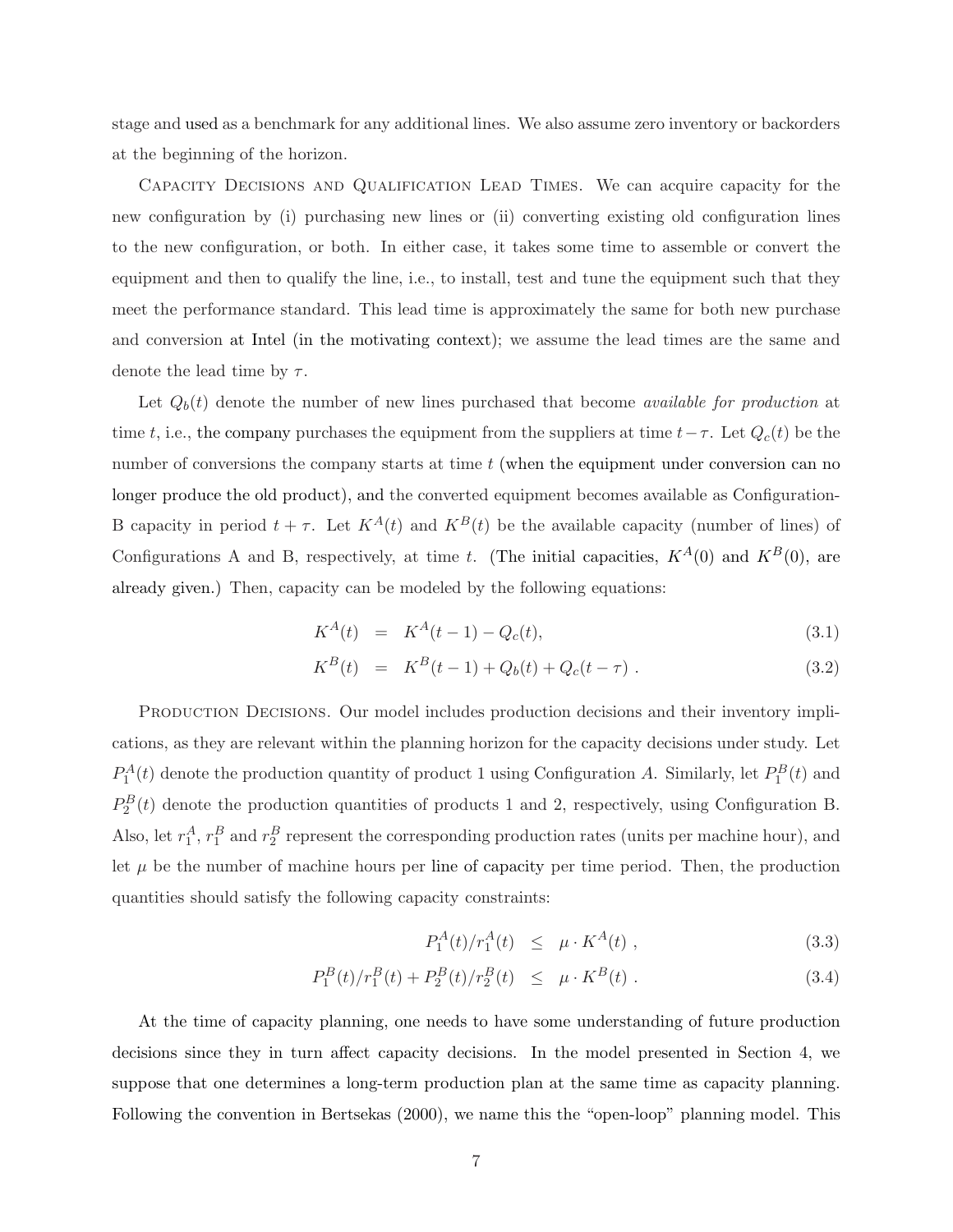loosely mimics Intel's current practice on capacity planning. We use this as a baseline and compare it to the closed-loop planning model that we present in Section 5. In this case we assume that one can delay the determination of the production plan until after demand has been realized.

COSTS AND SERVICE REQUIREMENT. Based on Intel's current practice, we take a depreciation approach to account for cost related to capacity decisions. If  $c$  is the investment associated with a capacity decision, we attribute to each period the cost of  $\delta \cdot c$ , where  $\delta$  is the depreciation rate per time period; this cost is charged for each period from the time the investment is made until the end of the planning horizon.

Let  $c_b$  and  $c_c$  denote the cost of purchasing one line of Configuration B and the cost of converting one line from Configuration A to B, respectively. Then, for a new line that becomes available for production in period  $t$ , the total depreciation cost associated with this line during the horizon is  $\delta \cdot c_b \cdot [T - (t - \tau)]$  since this line must have arrived from the supplier  $\tau$  periods before time t in order to go through the qualification process. Similarly, for any Configuration-A line that started conversion in period t, the total depreciation cost is  $\delta \cdot c_c \cdot (T - t)$ .

We model the service level as a probabilistic chance constraint for each product. Often, the service level requirement of a product is a hard constraint that is ultimately driven by the key customers of that particular product; thus it is product-specific. In addition, service level requirements at Intel are high (often between 95-99%) because stockout can cause major production disruptions and enormous loss to its OEM customers. Let  $S_i(t)$  be a random variable representing the cumulative demand for product  $i$  by time  $t$ . We assume that the demand distributions are continuous. We let  $CP_i(t)$  represent the cumulative production quantity for product i at the end of period t, which evolves according to

$$
CP_1(t) = CP_1(t-1) + P_1^A(t) + P_1^B(t) \quad \text{and} \tag{3.5}
$$

$$
CP_2(t) = CP_2(t-1) + P_2^B(t) . \t\t(3.6)
$$

We assume we have a target service level requirement for each product, given by  $\eta_i$ ; and the service requirement is given as a chance constraint for each  $i \in \{1, 2\}$ :

$$
Prob(S_i(t) \leq CP_i(t)) \geq \eta_i , \qquad (3.7)
$$

for each period t. We can have a time-dependent service requirement  $\eta_i(t)$ , but do not include this for expositional simplicity. This service level measure corresponds to the probability of "not stocking out" in each period. (Alternative service measures could be used as well. For example,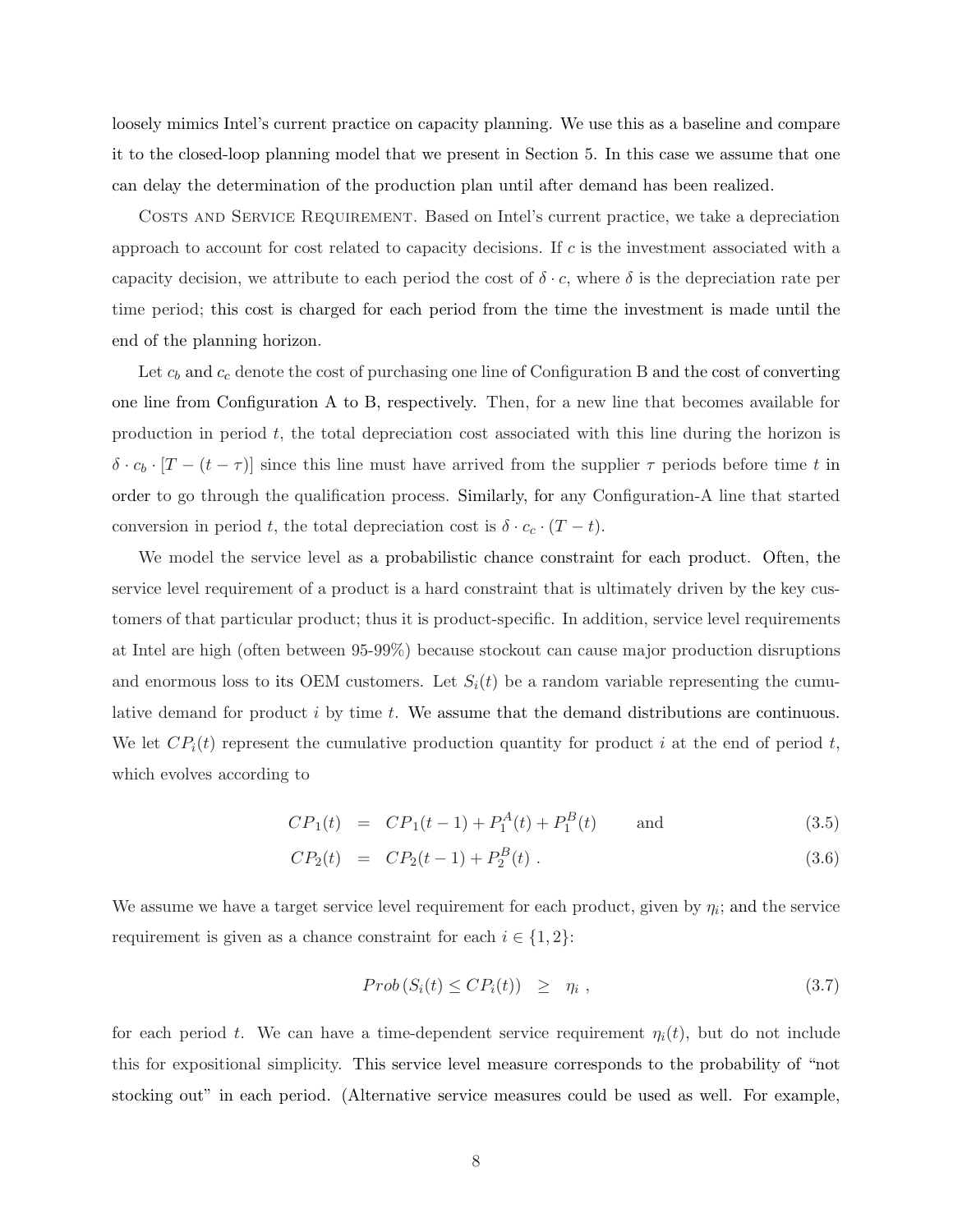consider

$$
\frac{E[\min\{S_i(t), CP_i(t)\}]}{E[S_i(t)]} \geq \hat{\eta} \quad \text{or} \quad Prob\left(\frac{\min\{S_i(t), CP_i(t)\}}{S_i(t)} \geq \zeta\right) \geq \check{\eta}
$$

for appropriate values of  $\hat{\eta}$ ,  $\check{\eta}$  and  $\zeta$ . In both cases, the left-hand-sides are nondecreasing in  $CP_i(t)$ , and one can carry out an analysis similar to the one presented in later sections.)

In addition, we note that  $[CP<sub>i</sub>(t)-S<sub>i</sub>(t)]<sup>+</sup>$  is the amount of inventory carried at the end of period t. Because the target service level is quite high, in this paper, we approximate  $[CP_i(t)-S_i(t)]^+$  with  $CP_i(t) - S_i(t)$ . We recognize that the quality of this approximation depends on the tail behavior of the random variable  $S_i(t)$ . However, this simplification has been used in the inventory and production literature (Bitran and Yanasse, 1984; Bookbinder and Tan, 1988; Bitran and Leong, 1990). Then, we approximate the holding cost for product i in period t by  $h_i \cdot (CP_i(t) - S_i(t))$ , where  $h_i$  is the cost of holding one unit of product i for one period. For high values of  $\eta_i$ , we provide three arguments that our approximation is quite reasonable. First, if  $S_i(t)$  is bounded above by  $\overline{S}_i(t)$ , then

$$
E[CP_i(t) - S_i(t)]^+ - E[CP_i(t) - S_i(t)] = E[S_i(t) - CP_i(t)]^+
$$
  
\n
$$
= E[S_i(t) - CP_i(t)|S_i(t) > CP_i(t)] \cdot P[S_i(t) > CP_i(t)]
$$
  
\n
$$
\leq [\overline{S}_i(t) - CP_i(t)] \cdot (1 - \eta_i).
$$

Second, if  $S_i(t)$  is uniformly distributed, we can show that the relative error of the inventory amount is given by

$$
\frac{(1 - \eta_i)^2}{\eta_i^2} \tag{3.8}
$$

which is only 0.28% when  $\eta_i = 0.95$ . (See Appendix A.1 for the proof of (3.8).) Note that this is a second-order quantity in terms of the product service level requirement. Third, if  $S_i(t)$  is normally distributed with the coefficient of variation (standard deviation divided by mean) of 0.5, the relative error can be computed to be at most 1.06% when  $\eta_i = 0.95$ . (See Figure 6; the derivation of the relative error under normal distribution follows Chopra and Meindl (2003), Appendix 11C.)

## 4 Capacity Planning with Open-Loop Production

In this section, we study the capacity planning problem for a product transition described in Section 3, where both capacity and production decisions are determined at the beginning of the horizon, i.e., open-loop production. This is also referred to as the "static uncertainty" or "zeroorder rule" production (Bookbinder and Tan, 1988; Charnes and Cooper, 1963). For this problem,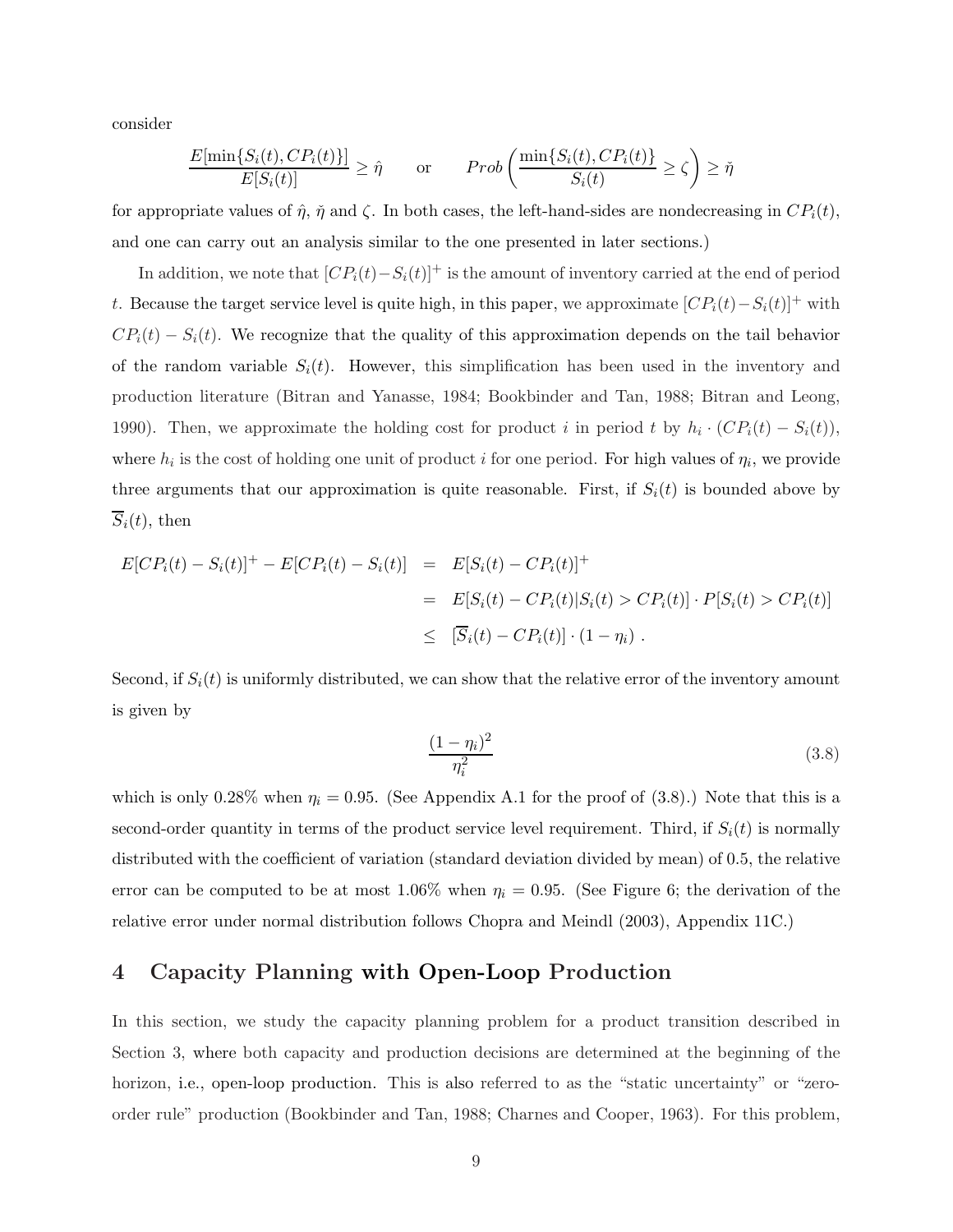the optimization problem under demand uncertainty can be transformed into a linear programming formulation.

We state the following problem  $\Gamma_1$ , to determine the capacity purchase and conversion plan that minimizes the capacity investment costs and related inventory holding costs:

$$
\Gamma_1 \equiv \min \sum_{t=1}^T [Q_c(t) \cdot \delta \cdot c_c \cdot (T-t) + Q_b(t) \cdot \delta \cdot c_b \cdot (\tau + T - t)] + E \sum_{t=1}^T \sum_{i \in \{1,2\}} h_i \cdot [CP_i(t) - S_i(t)]
$$
  
s. t. (3.1) to (3.7),

where the expectation is taken over  $S_i(t)$ , for  $t = 1, ..., T$ . All of the decision variables are nonnegative. (In this paper, we assume that the number of purchases and conversions can be fractional as it makes it easier to illustrate the tradeoffs we explore; we could incorporate the integrality requirement into our formulation at the expense of increased computational effort.)

In the above formulation, the chance constraint (3.7) can be transformed to be linear by defining minimum cumulative production requirement,  $s_i(t)$ , as the smallest number such that

$$
Prob(S_i(t) \le s_i(t)) = \eta_i , \quad \text{for } i \in \{1, 2\} .
$$
 (4.1)

Then, constraint (3.7) is equivalent to the following linear constraint:

$$
CP_i(t) \geq s_i(t) \tag{4.2}
$$

Furthermore, we define  $d_i(t) = s_i(t) - s_i(t-1)$  for each t, and then replace (3.5) to (3.7) with:

$$
I_i(t) = I_i(t-1) + \sum_{j=A,B} P_i^j(t) - d_i(t)
$$
\n(4.3)

$$
I_i(t) \geq 0 \t{,} \t(4.4)
$$

where  $I_i(t)$  represents  $CP_i(t) - s_i(t)$ , and we set  $P_2^A(t) = 0$  for notational convenience. We can now decompose the inventory in  $\Gamma_1$  into two parts

$$
CP_i(t) - S_i(t) = [s_i(t) - S_i(t)] + [CP_i(t) - s_i(t)] = [s_i(t) - S_i(t)] + I_i(t),
$$

where the first term in the rightmost expression represents the mismatch between the minimum cumulative production quantity and cumulative demand, corresponding to a safety stock, and the second term is additional inventory produced above the minimum cumulative production requirement. Since  $I_i(t) = CP_i(t) - s_i(t)$  does not depend on the cumulative demand random variables,  $I_i(t)$  can be considered a decision variable and can be viewed as additional inventory used to balance production.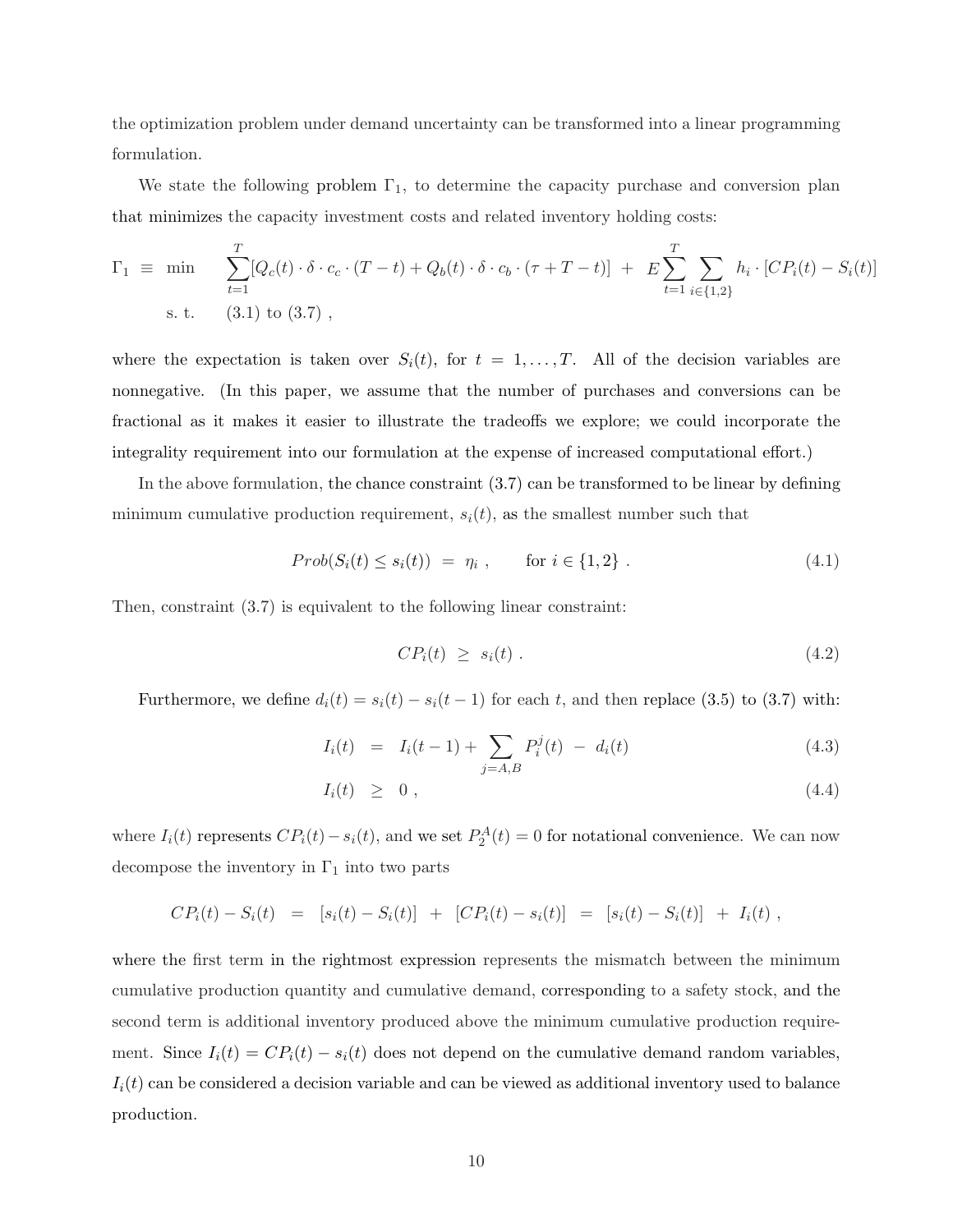Hence, we can write  $\Gamma_1$  as a linear program below:

$$
\Gamma_2 \equiv \min \sum_{t=1}^T [Q_c(t) \cdot \delta \cdot c_c \cdot (T-t) + Q_b(t) \cdot \delta \cdot c_b \cdot (\tau + T - t)] + \sum_{t=1}^T \sum_{i \in \{1,2\}} h_i \cdot I_i(t)
$$
  
s. t. (3.1) to (3.4), (4.1) and (4.3) to (4.4),

where the decisions variables are  $Q_b(t)$ ,  $Q_c(t)$ ,  $P_1^A(t)$ ,  $P_i^B(t)$ ,  $K^A(t)$ ,  $K^B(t)$ , and  $I_i(t)$ .

We make a few remarks regarding the interpretation of the linear program  $\Gamma_2$ . First, it solves for the optimal capacity purchasing and conversion schedule that meets a set of *deterministic* demand  $d_i(t)$ 's with minimum cost. That is, we treat the production requirement  $d_i(t)$  as if this is the deterministic demand quantities that the company has to produce (instead of considering demand as stochastic). Thus, if the company had an existing approach or software that solves the deterministic version of this problem, incorporating stochastic modeling of demand can easily be accommodated (assuming a chance-constrained service requirement).

Second, this formulation captures some benefit from flexible capacity; the company can use the same unit of flexible capacity to produce one product in one period and another product in the next period without adjusting capacities. This is particularly relevant when one product has decreasing demand while the demand of the other product increases over time. However, this formulation does not explicitly capture the benefit of risk pooling that may result from delaying production decisions; we explore this issue in the next section.

### 5 Capacity Planning with Closed-Loop Production

The formulation  $\Gamma_2$  that we developed in Section 4 does not capture the risk-pooling benefit arising from closed-loop production and flexible capacity. For example, if the manager has overestimated the speed of product transition from the old to the new product, it is likely that, ex post, Configuration-A capacity has been converted to Configuration B too fast; nonetheless, since the Configuration-B capacity has been retro-fitted to be flexible, it can still be used to produce the old product. Yet, the capacity planning model  $\Gamma_2$  does not account for this flexibility, namely the value from being able to dynamically allocate the flexible Configuration-B capacity.

One way to account for this benefit is to integrate the dynamic production allocation decisions into the capacity planning model, for instance by means of dynamic programming. The resulting dynamic programming formulation for production decisions, however, is computationally prohibitive to solve. The complexity arises from multiple compounding factors such as demand uncertainty, capacity constraints and flexible capacity. To dynamically determine production quantities, one has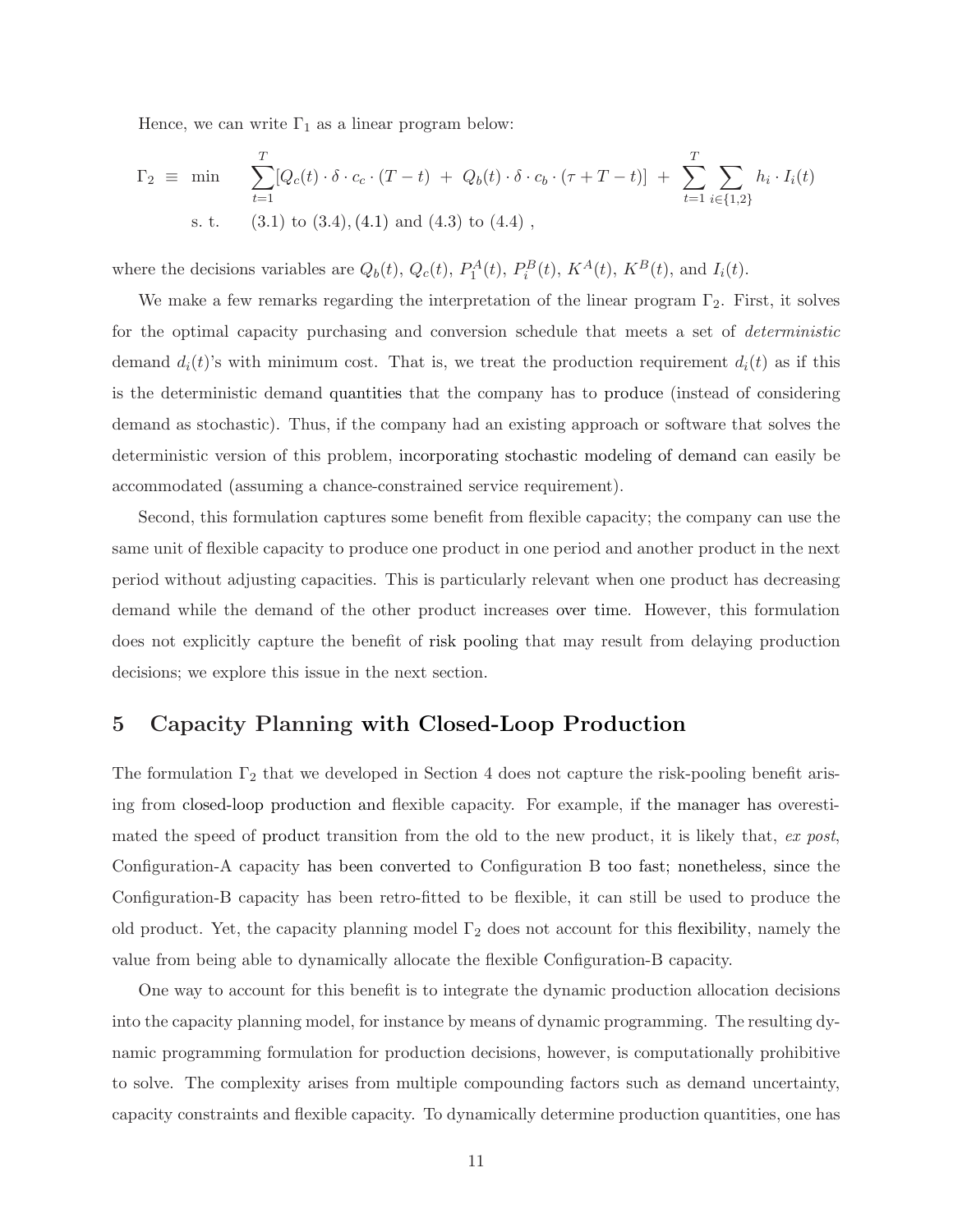to consider the current inventory position of both products, as well as the period-by-period capacity plan and demand uncertainties for both products over the remainder of the planning horizon. This remains a difficult problem. Evans (1967) establishes that the form of the optimal structure follows an order-up-to-vector policy, but his model does not consider the service level constraints, and it is difficult to obtain the state-dependent order-up-to vector. Hausman and Peterson (1972) take a heuristic approach for allocating capacity among multiple items including one that aims to equate the service levels among the products. More recently, Janakiraman et al. (2008) emphasize the theoretical and computational challenges of allocating limited capacity among multiple items and propose a weighted-balancing-rule heuristic (which allocates capacity based on weighted shortfalls for each product).

Our problem differs from that addressed in these papers: (i) we allow time-varying demand, accounting for the new product gradually replacing the old product, and (ii) our main focus is the more strategic decisions of capacity planning. We consider production decisions only to the extent that they are useful for informing these capacity decisions.

#### 5.1 Single-Period Illustration

To present the basic idea of how we account for the risk pooling benefit of closed-loop production, we first consider a single-period problem involving flexible capacity. Since there is only one time period, we drop the time index. We assume that demand of the new product (product 2) has higher priority than the old product (product 1). Hence, the production decisions, for given fixed capacity  $K^A$  and  $K^B$  and given realized demands  $S_1$  and  $S_2$ , are as follows:

$$
P_1 = \min \left\{ \mu r_1^A K^A + \frac{r_1^B}{r_2^B} (\mu r_2^B K^B - S_2)^+, \ S_1 \right\} \quad \text{and} \quad P_2 = \min \left\{ \mu r_2^B K^B, \ S_2 \right\} \,, \tag{5.1}
$$

where  $\mu$  is the number of machine hours per line of capacity per time period, and  $r_1^A$ ,  $r_1^B$  and  $r_2^B$  are the rates of production. Above, we note that any excess Capacity B can be allocated to product 1 after observing demand; due to the production rate difference, we need to multiply the term  $(\mu r_2^B K^B - S_2)^+$  with the factor  $\frac{r_1^B}{r_2^B}$ . Then, the service level requirements become:

$$
Prob\left(S_1 \le s_1 + \frac{r_1^B}{r_2^B} (s_2 - S_2)^+\right) \ge \eta_1 \quad \text{and} \quad (5.2)
$$
  
\n
$$
Prob(S_2 \le s_2) \ge \eta_2 , \quad (5.3)
$$

where we let  $s_1 \equiv \mu r_1^A K^A$  and  $s_2 \equiv \mu r_2^B K^B$ .

Note that conditions (5.2) and (5.3) identify a set of conditions that quantities  $s_1$  and  $s_2$  must satisfy. We treat  $(s_1, s_2)$  as static quantities and refer to them as the *cumulative production target*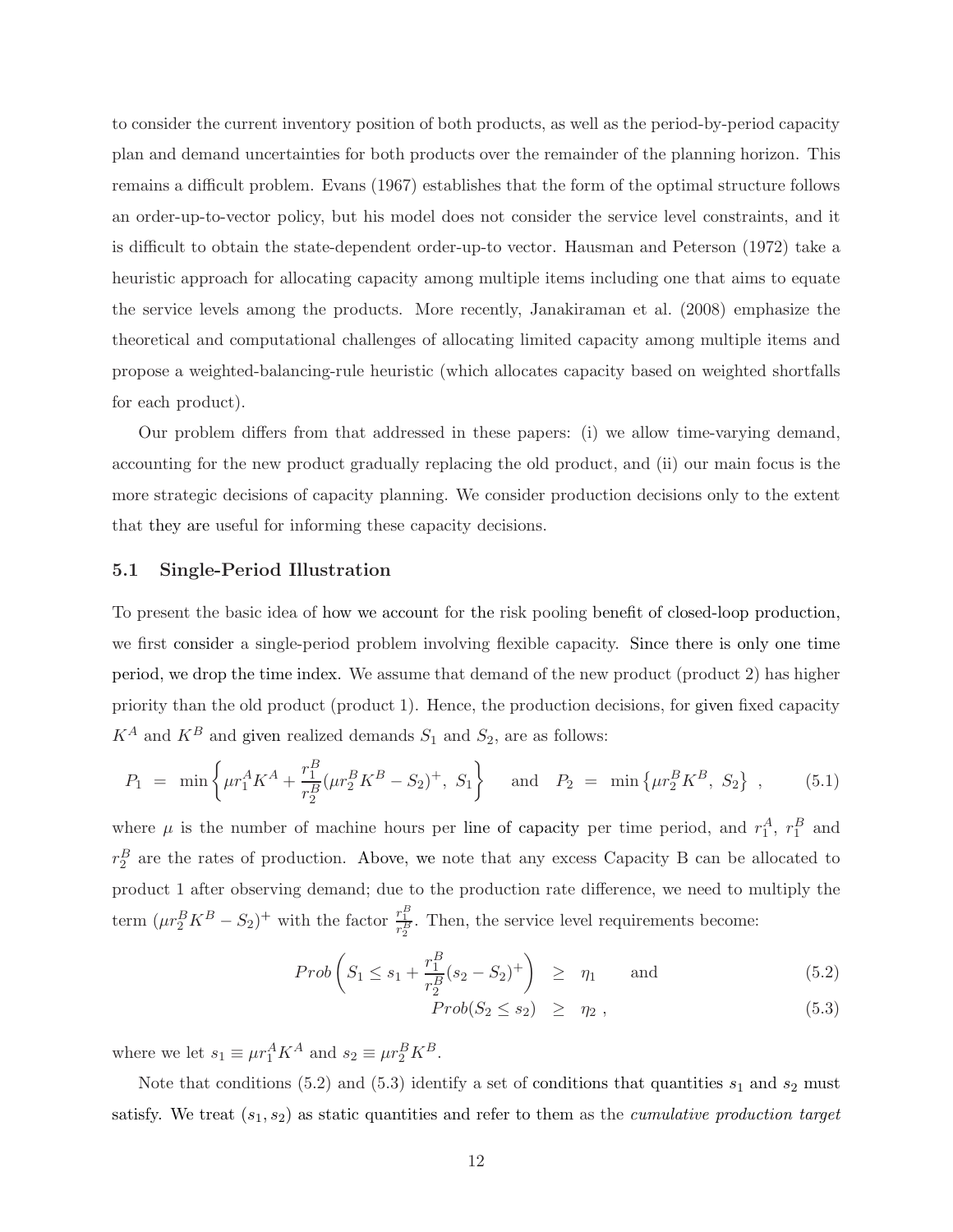quantities, i.e., if we plan the capacities according to  $(s_1, s_2)$ , we would be able to meet the actual demand with the required service level using this capacity plan. Note that  $(s_1, s_2)$  has a one-to-one correspondence with capacities  $(K^A, K^B)$ . Thus, to find the optimal capacities, it suffices to find the pair  $(s_1, s_2)$  with the minimum cost while satisfying constraints (5.2) and (5.3).

Since  $\eta_2$  is high, it is reasonable to replace  $(s_2 - S_2)^+$  with  $s_2 - S_2$ , and we approximate (5.2) with

$$
Prob\left(S_1 + \frac{r_1^B}{r_2^B}S_2 \le s_1 + \frac{r_1^B}{r_2^B} s_2\right) \ge \eta_1.
$$
\n(5.4)

We note that  $(5.4)$  is more conservative than  $(5.2)$ , i.e., any  $(s_1, s_2)$  satisfying  $(5.4)$  also satisfies  $(5.2)$ . Furthermore, for any  $s_2$  satisfying  $(5.3)$ , the difference between  $(5.2)$  and  $(5.4)$  is bounded by

$$
Prob\left(S_1 \le s_1 + \frac{r_1^B}{r_2^B}(s_2 - S_2)^+\right) - Prob\left(S_1 + \frac{r_1^B}{r_2^B}S_2 \le s_1 + \frac{r_1^B}{r_2^B}s_2\right)
$$
  
=  $Prob(S_2 > s_2) \cdot Prob\left(s_1 + \frac{r_1^B}{r_2^B}(s_2 - S_2) \le S_1 \le s_1 | S_2 > s_2\right)$   

$$
\le (1 - \eta_2) \cdot Prob\left(s_1 - \frac{r_1^B}{r_2^B}(S_2 - s_2) \le S_1 \le s_1 | S_2 > s_2\right).
$$

For instance, if  $S_1$  and  $S_2$  are independent and uniformly distributed in  $[0, \overline{S}_1]$  and  $[0, \overline{S}_2]$ , respectively, the conditional distribution,  $(S_2 - s_2)|(S_2 > s_2)$ , is uniformly distributed on  $[0, \overline{S}_2 - s_2]$ . where  $\overline{S}_2 - s_2 \le (1 - \eta_2) \overline{S}_2$  holds by (5.3). Then, the above expression is bounded above by

$$
(1 - \eta_2) \cdot \left(\frac{r_1^B}{r_2^B} (1 - \eta_2) \overline{S}_2\right) \cdot \frac{1}{\overline{S}_1} = \frac{r_1^B}{r_2^B} \cdot \frac{\overline{S}_2}{\overline{S}_1} \cdot (1 - \eta_2)^2,
$$

which is a second-order quantity in terms of the new product service level requirement,  $\eta_2$ ; see (3.8).

Based on the above approximation, to characterize the values of  $(s_1, s_2)$  satisfying  $(5.3)$  and (5.4), we replace these constraints with two linear constraints:  $s_2 \geq F^{-1}(\eta_2)$  and  $s_1 + \frac{r_1^B}{r_2^B}s_2 \geq$  $G^{-1}(\eta_1)$ , where F and G denote the distributions of  $S_2$  and  $S_1 + \frac{r_1^B}{r_2^B}S_2$ , respectively. We define the feasible set

$$
S(S_1, S_2) = \{(s_1, s_2) \in \mathbb{R}^+ \times \mathbb{R}^+ \text{ satisfying (5.3) and (5.4)}\}
$$
  
= 
$$
\left\{(s_1, s_2) \in \mathbb{R}^+ \times \mathbb{R}^+ \mid s_1 + \frac{r_1^B}{r_2^B} s_2 \ge G^{-1}(\eta_1), s_2 \ge F^{-1}(\eta_2)\right\}. \qquad (5.5)
$$

Any capacity plan that corresponds to some  $(s_1, s_2) \in S(S_1, S_2)$  can achieve the desired service levels under a production rule in which meeting the new product demand takes priority over the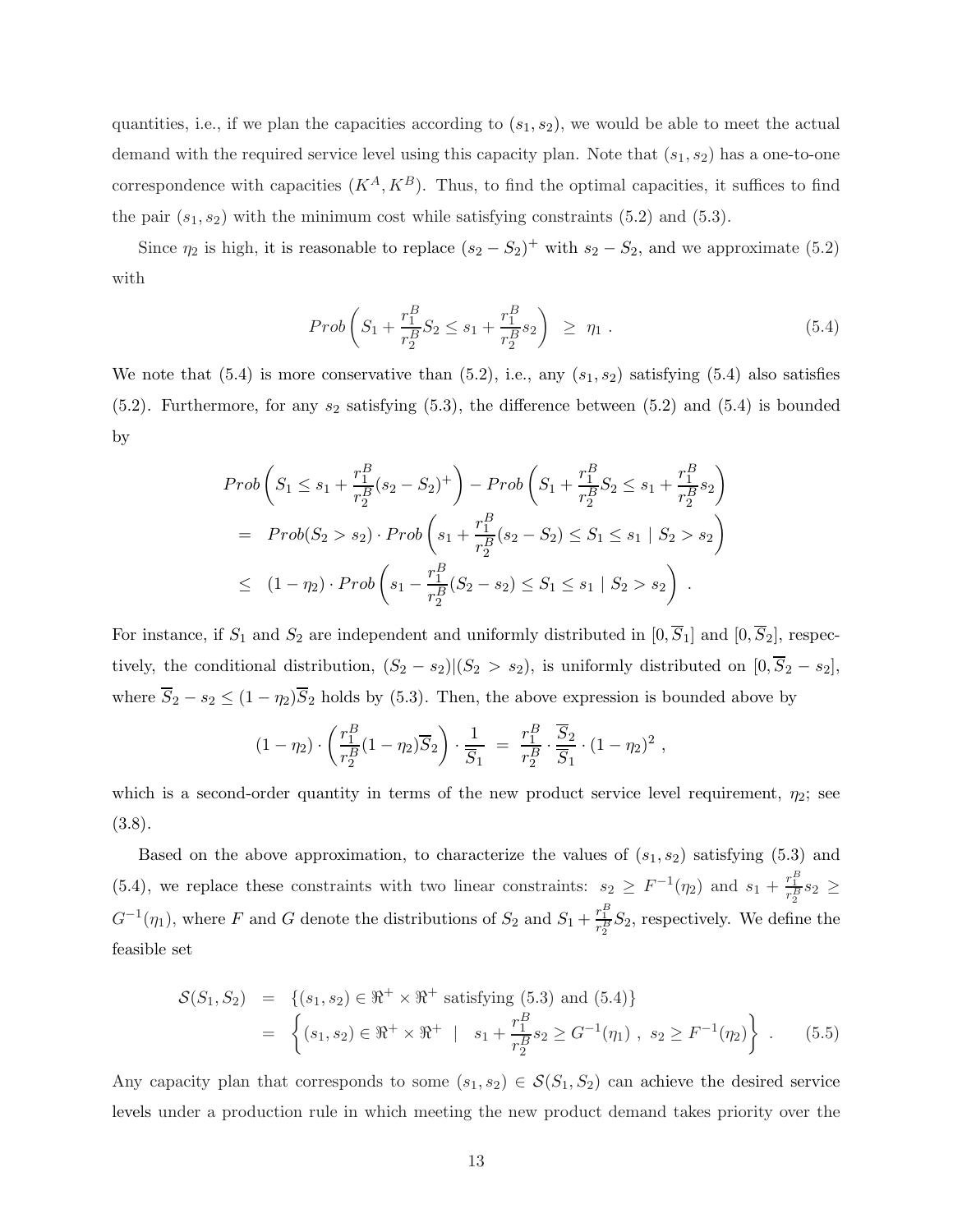old product. Note that the problem of finding the value of  $(s_1, s_2)$  minimizing any linear objective function (for example, one similar to the single-period version of the objective function in  $\Gamma_2$ ) subject to  $\mathcal{S}(S_1, S_2)$  is a deterministic linear programming problem.

**Lemma 1.** (a)  $S(S_1, S_2) \subseteq \mathbb{R}^2_+$  is a convex set. Furthermore, if  $(\hat{s}_1, \hat{s}_2) \in S(S_1, S_2)$ , then both  $(s_1, \hat{s}_2)$  and  $(\hat{s}_1, s_2)$  belong to  $\mathcal{S}(S_1, S_2)$  for any  $s_1 \geq \hat{s}_1$  and  $s_2 \geq \hat{s}_2$ .

(b) The set of extreme points in  $S(S_1, S_2)$  is

$$
\begin{cases} \left\{ \left(0, \frac{r_{\mathcal{D}}^B}{r_1^B} G^{-1}(\eta_1) \right), \left( G^{-1}(\eta_1) - \frac{r_1^B}{r_2^B} F^{-1}(\eta_2), F^{-1}(\eta_2) \right) \right\} & \text{if } F^{-1}(\eta_2) \le \frac{r_{\mathcal{D}}^B}{r_1^B} G^{-1}(\eta_1), \\ \left\{ \left(0, F^{-1}(\eta_2) \right) \right\} & \text{otherwise.} \end{cases}
$$

 $\Box$ 

Proof. These results follow directly from (5.5).

Lemma 1(a) implies that, from any  $(\hat{s}_1, \hat{s}_2) \in \mathcal{S}(S_1, S_2)$ , the set  $\mathcal{S}(S_1, S_2)$  is unbounded in the direction of  $(0, 1)$  or  $(1, 0)$  as well as any of their convex combination. Also, from the boundaries of  $\mathcal{S}(S_1, S_2)$ , we observe a complementarity relationship between the cumulative production target quantities,  $s_1$  and  $s_2$ : when a target quantity for one product is high, the target quantity for the other product can be low. Furthermore, by part (b) of the above lemma, the optimal solution to the linear program, if it exists, can be restricted to a line segment (convex combination of extreme points in the first case) or a single point (the second case).

We now compare the cumulative production target quantities studied in this section (closedloop planning), which we denote by  $(s_1^C, s_2^C) \in \mathcal{S}(S_1, S_2)$ , and the minimum cumulative production requirement of Section 4 (open-loop planning), which we denote by  $(s_1^O, s_2^O)$  and is given by  $Prob(S_1 \leq s_1^O) = \eta_1$  and  $Prob(S_2 \leq s_2^O) = \eta_2$ ; these two constraints represent the counterpart of  $S(S_1, S_2)$  in the open-loop planning model. The feasible region for  $(s_1^O, s_2^O)$  can be specified with simple lower bound constraints on each of  $s_1^O$  and  $s_2^O$ , but the feasible region for  $(s_1^C, s_2^C)$  includes a linear equation involving both variables. In open-loop planning, since production of each product is decided before demand realization,  $s_1^O$  and  $s_2^O$  represent the minimum production quantities for old and new products, respectively; in closed-loop planning,  $s_1^C$  and  $s_2^C$  act as a proxy for production targets for the purpose of capacity planning, and the actual production quantities depend on demand realization.

The following results show that the feasible region in open-loop planning is *approximately* more restrictive than in closed-loop planning. More specifically, we show that the feasible region in openloop planning is more restrictive than the constraints given in  $(5.2)$  and  $(5.3)$ , and that it is more restrictive than a modified version of (5.4), where  $\eta_1$  is replaced with  $\eta_1\eta_2$  (at high service levels,  $\eta_1\eta_2$  is a reasonable approximation of  $\eta_1$ ).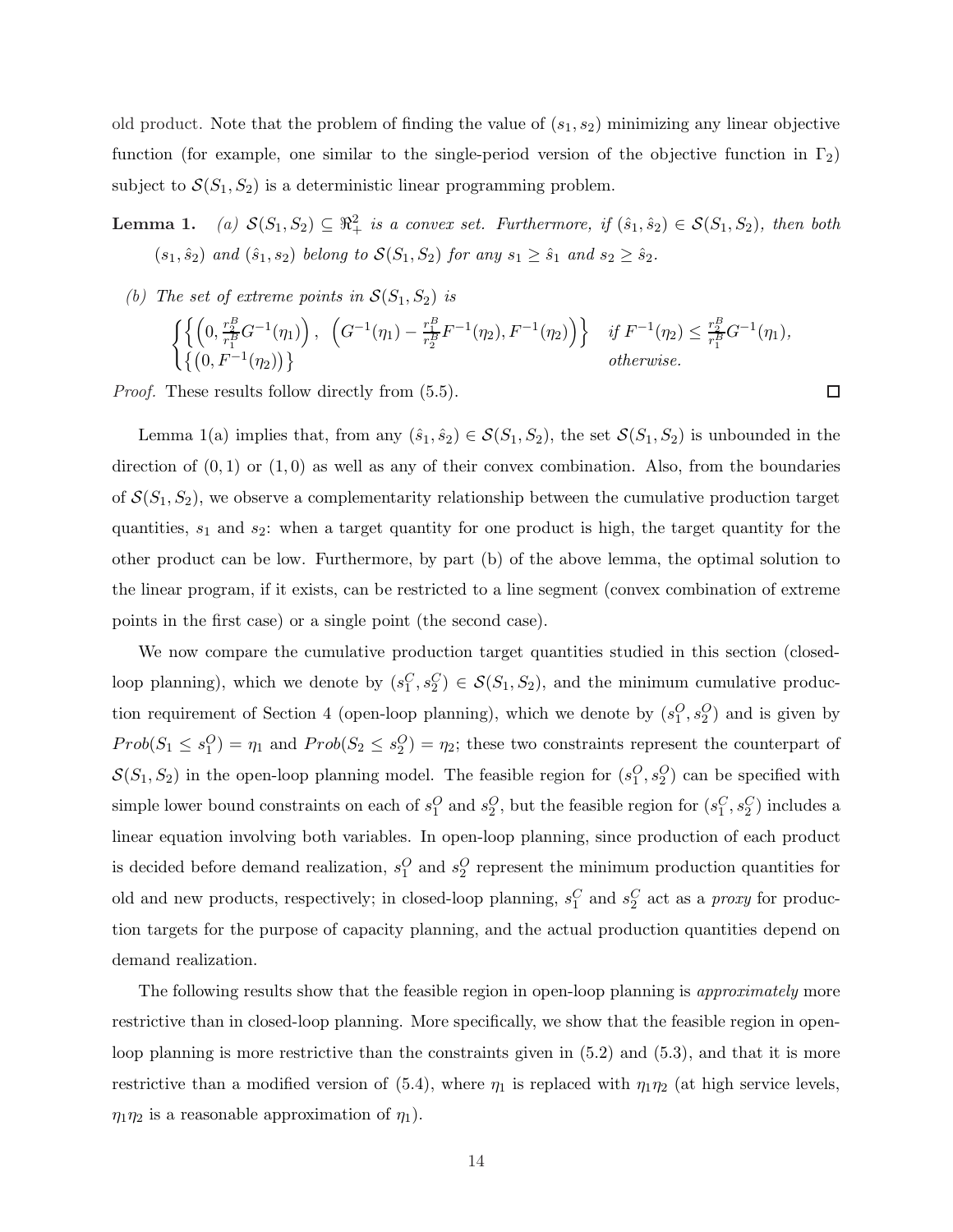**Lemma 2.** If  $(s_1, s_2)$  satisfies  $Prob(S_1 \leq s_1) = \eta_1$  and  $Prob(S_2 \leq s_2) = \eta_2$ , then it satisfies (5.2) and (5.3). Furthermore, if  $S_1$  and  $S_2$  are independent, then  $(s_1, s_2)$  satisfies

$$
Prob\left(S_1 + \frac{r_1^B}{r_2^B}S_2 \leq s_1 + \frac{r_1^B}{r_2^B}s_2\right) \geq \eta_1 \eta_2.
$$

*Proof.* Clearly,  $Prob(S_2 \le s_2) = \eta_2$  implies (5.3). Also,  $Prob(S_1 \le s_1) = \eta_1$  implies (5.2) since  $(s_2 - S_2)^+$  is nonnegative. Now, if  $S_1$  and  $S_2$  are independent, then by conditioning on the event  $s_2 - S_2 \geq 0$ , we obtain

$$
Prob\left(S_1 + \frac{r_1^B}{r_2^B}S_2 \le s_1 + \frac{r_1^B}{r_2^B}s_2\right) = Prob\left(S_1 \le s_1 + \frac{r_1^B}{r_2^B}(s_2 - S_2)\right)
$$
  
\n
$$
\ge Prob\left(S_1 \le s_1\right) \cdot Prob(s_2 - S_2 \ge 0) = \eta_1 \eta_2,
$$

as required.

#### 5.2 Multi-Period Formulation

A multi-period formulation with service level constraints is difficult to analyze even for a productioninventory control problem without any consideration of capacity issues. In this section, we present a heuristic approach based on the single-period solution from Section 5.1 by decomposing the multiple-period problem to a series of single-period problems.

More precisely, we consider a series of single-period problems, one for each  $t \in \{1, 2, ..., T\}$ . We aggregate demand in periods 1 through t, apply the notation of the static production quantities for the aggregated demand. Recall that  $S_i(t)$  represents the cumulative demand for product i, i.e.,  $S_i(t) = D_i(1) + \cdots + D_i(t)$ , where  $D_i(\tau)$  corresponds to the demand of product i in period  $\tau \in \{1, \ldots, t\}$ . We define a set of static cumulative production target quantities  $s_i(t)$  that meet the required service levels for  $(S_1(t), S_2(t))$ , i.e.,

$$
(s_1(t), s_2(t)) \in \mathcal{S}(S_1(t), S_2(t)),
$$
\n(5.6)

 $\Box$ 

where  $\mathcal{S}(S_1(t), S_2(t))$  is defined as in (5.5).

The following lemma formalizes an intuitive result that the cumulative production target quantities are increasing in time. It also shows that the feasible region restricted to each period eventually becomes the first case considered in Lemma 1(b). Let  $F_t$  and  $G_t$  denote the distributions of  $S_2(t)$ and  $S_1(t) + \frac{r_1^B}{r_2^B} S_2(t)$ , respectively. The proof of Lemma 3 is based on the Central Limit Theorem, and appears in Appendix A.2. As time increases, the cumulative demand distributions eventually become dominated by the respective mean values (according to the Central Limit Theorem) and thus the first case in Lemma  $1(b)$  holds for sufficiently large t.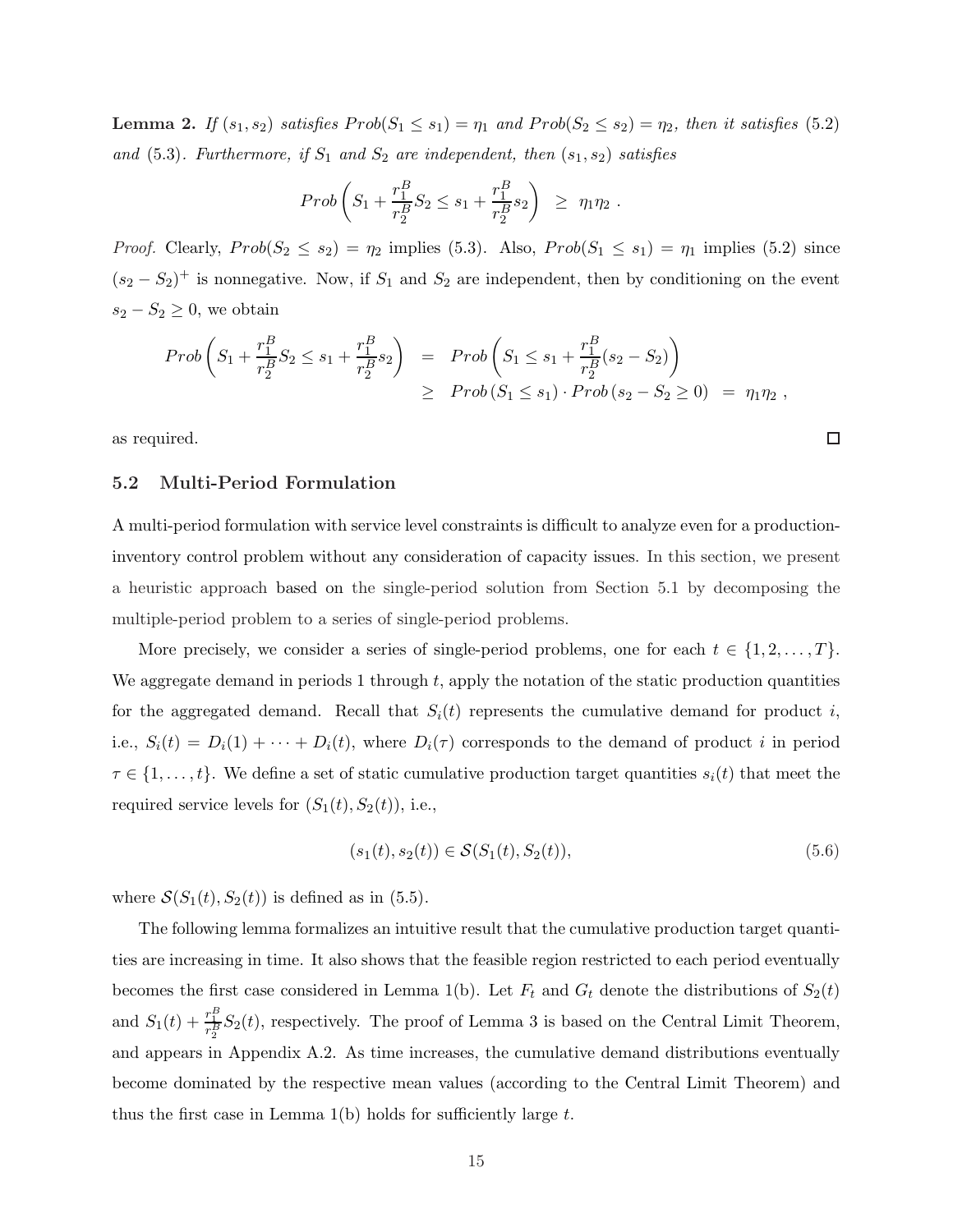Lemma 3. (a)  $S(S_1(t), S_2(t)) \supseteq S(S_1(t+1), S_2(t+1))$  for any  $t \geq 1$ .

(b) Suppose that  $\{D_i(t)|t=1,2,\ldots\}$  is independent and identically distributed with mean  $\theta_i > 0$ and standard deviation  $\sigma_i$ , for  $i \in \{1,2\}$ , and  $D_1(t)$ 's and  $D_2(t)$ 's are independent. Then, there exists  $\overline{t}$  such that for any  $t \geq \overline{t}$ , we have  $F_t^{-1}(\eta_2) \leq \frac{r_2^B}{r_1^B} G_t^{-1}(\eta_1)$ .

(Part (b) of Lemma 3 can be extended to non-stationary demand settings.)

Now, having defined a feasible region for each  $(s_1(t), s_2(t))$ , we can introduce the objective function that represents the total equipment and holding costs. The optimization determines both the capacity plan and the cumulative production targets  $(s_1(t), s_2(t))$  for all  $t = 1, 2, ..., T$ . Compared to the analysis in Section 4 where production is determined before demand realization and thus risk pooling is ignored, we incorporate capacity flexibility into our model through the use of the set  $\mathcal{S}(S_1(t), S_2(t))$ . Our heuristic approach is to use the solution to the deterministic optimization problem shown below:

$$
\Gamma_3 \equiv \min \qquad \sum_{t=1}^T [Q_c(t) \cdot \delta \cdot c_c \cdot (T-t) + Q_b(t) \cdot \delta \cdot c_B \cdot (\tau + T - t)]
$$
  
+ 
$$
\sum_{t=1}^T [h_1 I_1(t) + h_2 I_2(t) + h_1 E(s_1(t) - S_1(t)) + h_2 E(s_2(t) - S_2(t))]
$$
  
s. t. (3.1) to (3.4), and (4.3) to (4.4),  

$$
(s_1(t), s_2(t)) \in \mathcal{S}(S_1(t), S_2(t)) \qquad \text{for each } t,
$$

where the decisions variables are  $Q_b(t)$ ,  $Q_c(t)$ ,  $P_1^A(t)$ ,  $P_i^B(t)$ ,  $K^A(t)$ ,  $K^B(t)$  and  $I_i(t)$ , in addition to  $s_1(t)$  and  $s_2(t)$ . In this formulation, we take  $(s_1(t), s_2(t))$  as a proxy for required cumulative production quantities for products 1 and 2, and therefore as a proxy for the required capacities. Since the set  $\mathcal{S}(S_1(t), S_2(t))$  defines a set of linear constraints (see equation (5.5)), problem  $\Gamma_3$  is a linear program.

We can show that an optimal value of  $(s_1(t), s_2(t))$  is a convex combination of the extreme points of  $S(S_1(t), S_2(t))$  even though  $S(S_1(t), S_2(t))$  is unbounded. See Lemma 1(b) for the characterization of extreme points. In other words, we can restrict the choice of  $(s_1(t), s_2(t))$  to either the unique extreme point if there is only one extreme point in  $\mathcal{S}(S_1(t), S_2(t))$ , or otherwise on the line segment between two extreme points. This observation can be used to reduce the dimension of the problem. To show this result, we note that the holding cost  $h_1$  is charged to both the "safety stock",  $E(s_1(t) - S_1(t))$ , and any quantity produced above the target quantity,  $I_1(t) = CP_1(t) - s_1(t)$ , and the sum of these quantities is invariant of the value of  $s_1(t)$ . Thus,  $s_1(t)$  can be made as small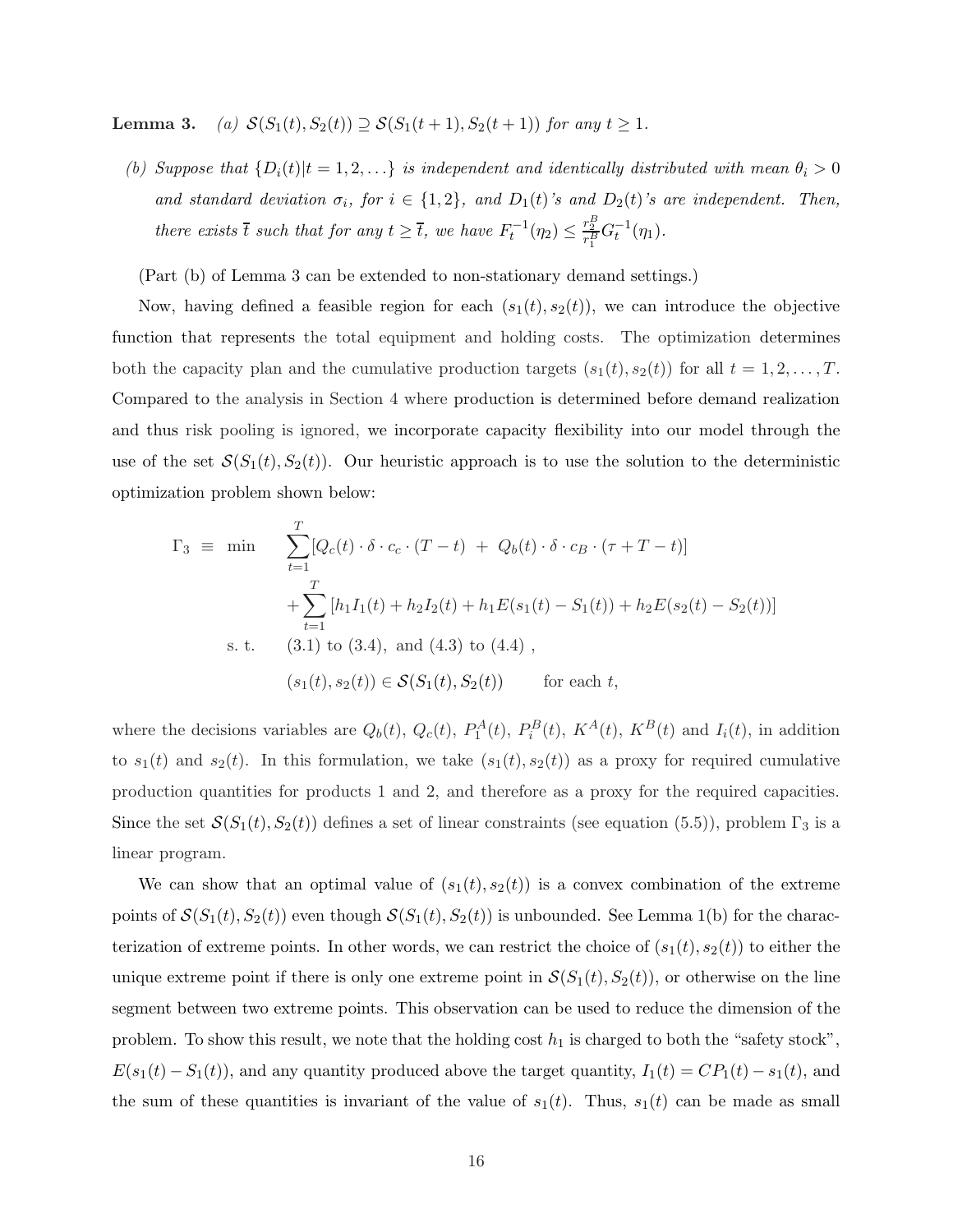as possible without affecting optimality subject to the  $(s_1(t), s_2(t)) \in S(S_1(t), S_2(t))$  constraint. A similar argument holds for the holding cost  $h_2$  of product 2.

The difference between  $\Gamma_3$  (closed-loop planning) and  $\Gamma_2$  of Section 4 (open-loop planning) lies in constraints involving  $(s_1(t), s_2(t))$ , for each t. As illustrated in the single-period discussion (Section 5.1), the feasible region of  $\Gamma_2$  is generally more restrictive than  $\Gamma_3$  at high service levels. The results in Lemma 2 carry through in the multi-period formulation.

While the problem  $\Gamma_3$  is still a deterministic optimization problem, our use of  $(s_1(t), s_2(t))$ accounts for some risk pooling in closed-loop production using flexible capacity. Similar to the discussion in Section 5.1, the quantities  $s_1(t)$  and  $s_2(t)$  are essentially capacity measures that correspond to the cumulative capacity requirement of Configuration A and Configuration B production lines, respectively. The feasible region defined by  $\mathcal{S}(S_1(t), S_2(t))$  accounts for the risk-pooling effect by coupling the capacity requirements of the two products. We note that the quantities  $(s_1(t), s_2(t))$ are *approximate* values for the required capacity since we do not explicitly capture *dynamic* production adjustments that may be allowed in each period. However, treating them conveniently as cumulative "production" quantities in the *deterministic* formulation of problem  $\Gamma_3$  allows us to solve for a capacity plan that is capable of meeting the service level requirement, a problem that is otherwise difficult to solve.

# 6 Application

In this paper, we have described two approaches for solving the capacity planning problem. The open-loop planning approach, shown in formulation  $\Gamma_2$ , may result in over-investment of capacity by ignoring the potential risk-pooling benefit from postponing the production (Section 4) while the closed-loop planning approach, based on formulation  $\Gamma_3$ , approximately captures the benefit of production postponement through a set of cumulative production target quantities (Section 5). In this section, we apply these two solution approaches to a case motivated by Intel. The case involves two product families with one family gradually replacing the other. The company wishes to learn what the capacity plan should be if they have a forecast that reflects the actual demand trend, given the uncertainty in their forecast process. Figure 2 shows the monthly demand forecast. In this example, the standard deviation for the monthly forecast error is estimated to be 30% of the mean demand for the new product and 20% for the old product. For the purpose of numerical investigation, we assume that the demand distributions are Normal and independent.

The equipment configurations, costs, and production rates are given in Table 1. The conversion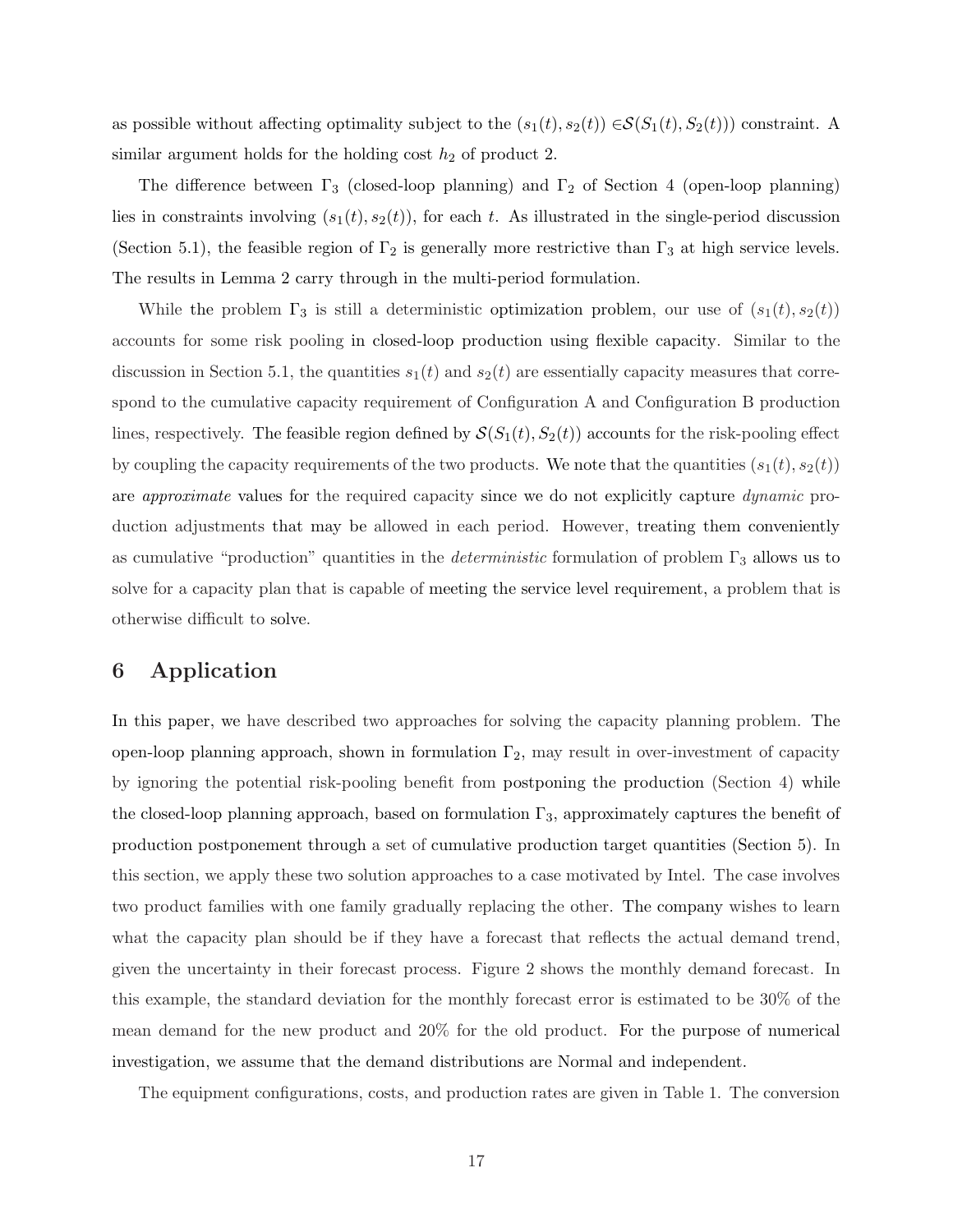

Figure 2: Forecast of Demand

| Equipment     | Tools        | Tool Cost  | Production Rate |
|---------------|--------------|------------|-----------------|
| Configuration |              |            | (units/hr)      |
|               | a            | \$0.391M   |                 |
| А             |              | \$1.110M   | $r_1^A = 2450$  |
|               | $\mathbf{c}$ | \$0.425M\$ |                 |
|               | a            | \$0.391M   | $r_1^B = 3000$  |
| В             |              | \$1.800M   | $r_2^B = 3200$  |
|               | $\mathbf{c}$ | \$0.425M   |                 |

Table 1: Equipment Costs and Production Rates

involves replacing tool b with tool b', which costs \$1.8 Million; a brand-new line of Configuration B (including tools a, b' and c) costs about \$2.62 Million. The production rate of the new product  $(r_2^B)$  is higher than the old product  $(r_1^B)$ . In addition, the production rate for the old product is higher on Configuration B  $(r_1^B)$  than on Configuration A  $(r_1^A)$ . The depreciation rate is 2% of the original purchase price of the equipment per month. The conversion lead time and the installation lead time for a brand new line are both one month. Service requirement is 98%. Machine hours per month are 720 (here, equipment down time is factored into the production rate). Holding cost per unit of product is based on the value-added by this production module, and is equal to \$0.01 per month for both products. In addition, we assume that at the beginning of the time horizon there are six Configuration-A lines and one Configuration-B line. As mentioned before, we treat the decision variables  $Q_c(t)$  and  $Q_b(t)$  as fractional quantities.

In Section 6.1, we demonstrate the advantage of the closed-loop planning approach over openloop planning. We then examine the capacity plan details in Section 6.2 to uncover two key tradeoffs that affect the capacity paths over time.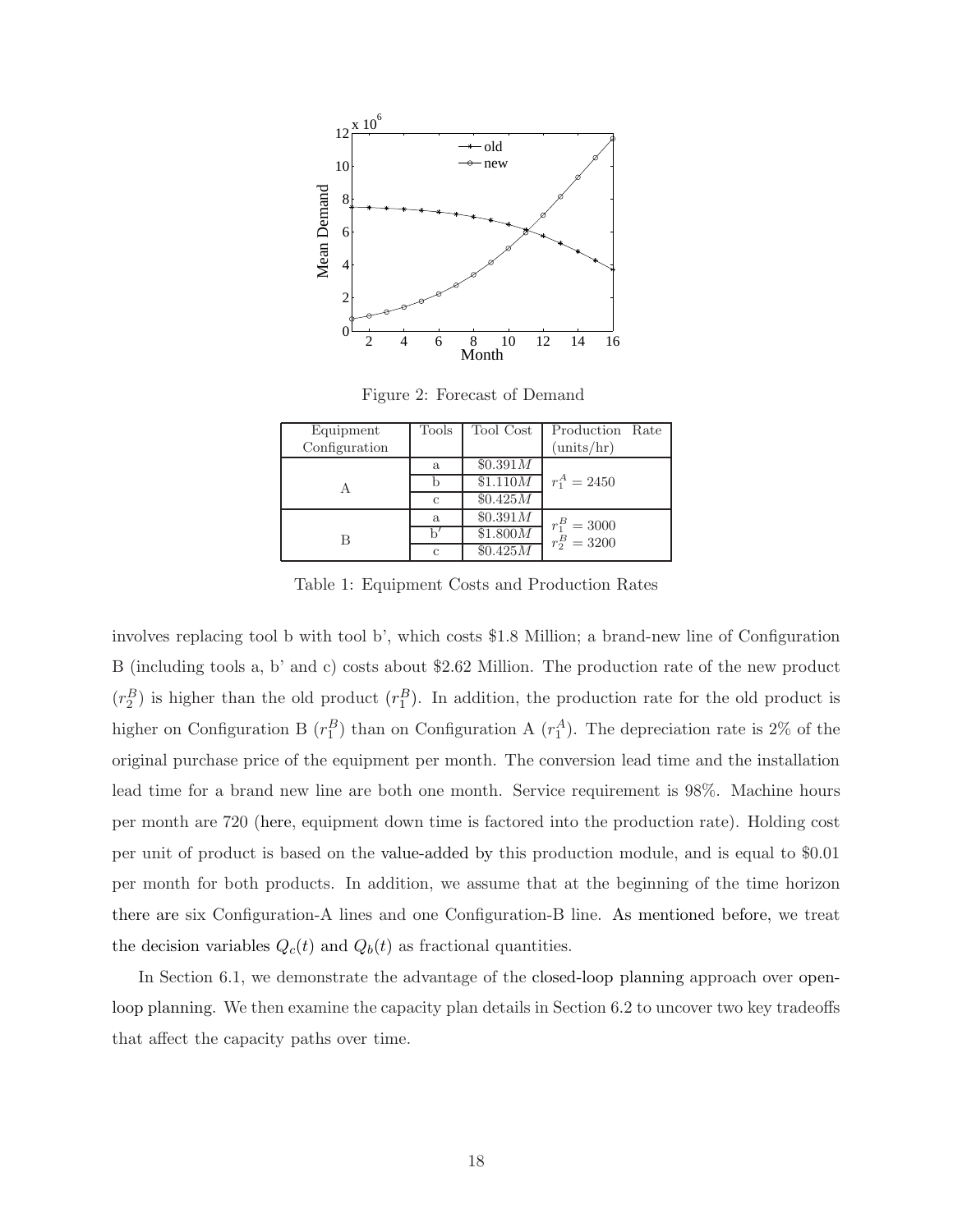#### 6.1 Performance Comparison of the Two Approaches

In order to evaluate each capacity plan, we need to address in more detail how the production will be carried out, namely how we will simulate the production decisions for a given capacity plan. As mentioned earlier, the problem of finding the optimal production policy under service level constraints in a dynamic setting is known to be difficult. As a result, we use a dynamic production policy that is simple to describe and approximates the actual production practice. The policy is based on a time-varying inventory target: in each period, we decide on the production quantity that will bring the inventory position as close as possible to the target inventory level. (Note that the target inventory may not be reached because of capacity availability or excess carriedover inventory.) This production rule has some theoretical appeal because the optimal production policy under a cost-minimization setting (without service level constraints) follows this form (Evans, 1967). The target inventory level is based on a heuristic that takes advantage of the cumulative production target quantities  $s_i(t)$ , which are an output of the optimization problem for capacity planning. In particular, we set the target inventory, which we denote by  $y_i(t)$ , to the expected amount of inventory we would have in period t, which is  $s_i(t) - E[S_i(t)]$  where  $E[S_i(t)]$  is the mean cumulative demand for product i by time t and  $s_i(t)$  is an output from the capacity planning model.

The following algorithm states the dynamic production policy used in the simulation: Let  $X_i(t)$ be the realized demand for product i in period t and let  $I_i(t)$  be the inventory or backordes (if negative) of product *i*. We use  $LK^{j}$ ,  $j = \{A, B\}$  to denote leftover capacity.

Algorithm 1 (Dynamic Production Policy). For each period  $t$ , we decide production using the following procedure:

Step 1. Fill the backorders and current period demand of the new product (using Capacity B) and compute leftover Capacity B.

$$
P_2(t) \leftarrow \min\{[X_2(t) - I_2(t-1)]^+, \ \mu \cdot r_2^B(t) \cdot K^B(t)\},
$$
  
\n
$$
LK^B \leftarrow [K^B(t) - (X_2(t) - I_2(t-1))/(\mu \cdot r_2^B(t))]^+.
$$

Step 2. Fill the backorders and current period demand of the old product (using Capacity B only if Capacity A has been exhausted).

$$
P_1(t) \leftarrow \min\{[X_1(t) - I_1(t-1)]^+, \ \mu \cdot r_1^B(t) \cdot LK^B + \mu \cdot r_1^A(t) \cdot K^A(t)\},
$$
  
\n
$$
LK^A \leftarrow [K^A(t) - (X_1(t) - I_1(t-1))/(\mu \cdot r_1^A(t))]^+,
$$
  
\n
$$
LK^B \leftarrow \{LK^B - [X_1(t) - I_1(t-1) - \mu \cdot r_1^A(t) \cdot K^A(t))]^+ / (\mu \cdot r_1^B(t))\}^+.
$$

Step 3. If  $LK^B > 0$ , produce to meet the inventory target of the new product  $y_2(t)$  (using Capacity B).

$$
P_2(t) \leftarrow P_2(t) + \min\{y_2(t), \ \mu \cdot r_2^B(t) \cdot LK^B\},
$$
  
\n
$$
LK^B \leftarrow [LK^B - y_2(t)/(\mu \cdot r_2^B(t))]^+.
$$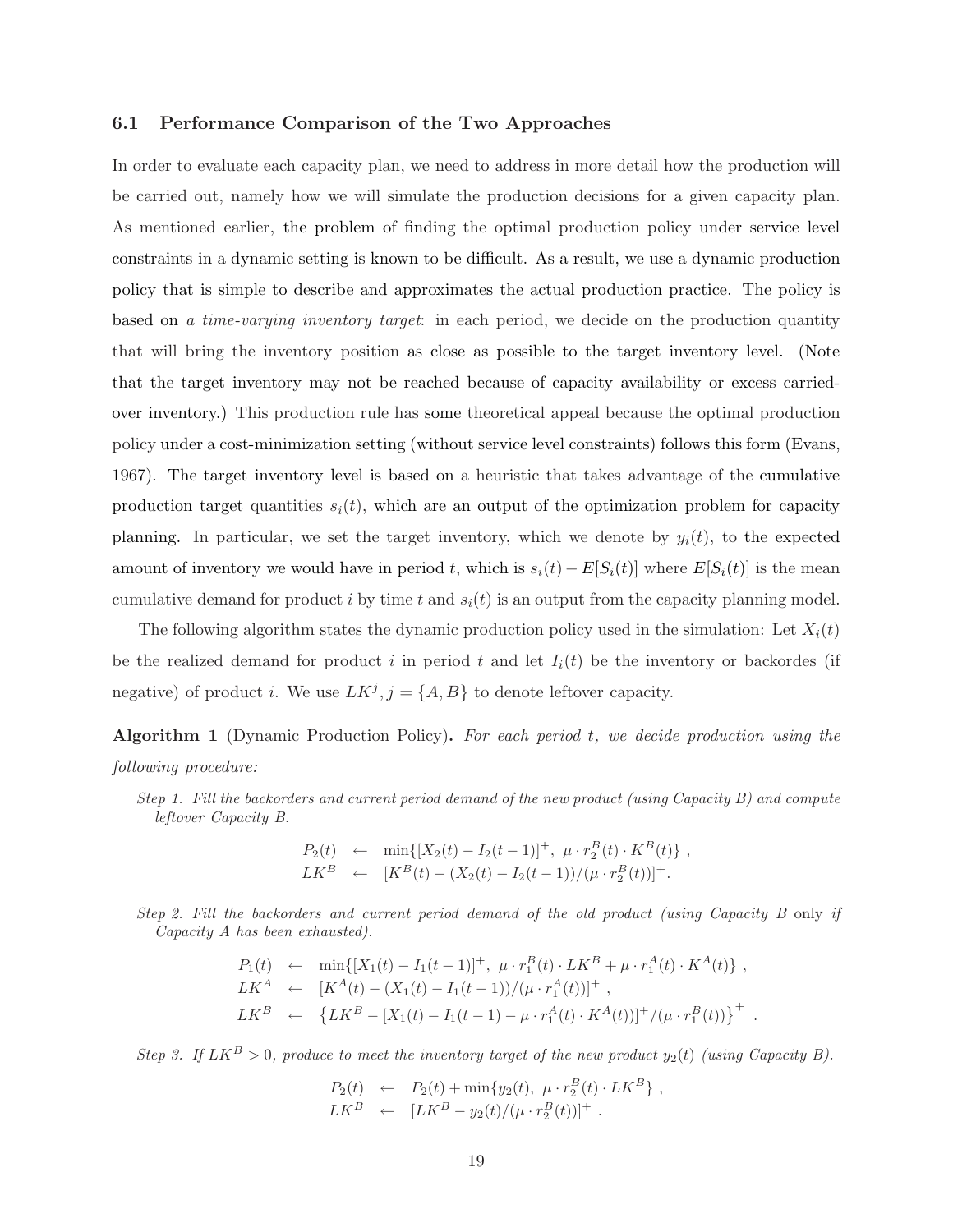Step 4. If  $LK^A > 0$  or  $LK^B > 0$ , produce to meet the inventory target of the old product  $y_1(t)$  (again using Capacity B only if Capacity A has been exhausted).

$$
P_1(t) \leftarrow P_1(t) + \min\{y_1(t), \ \mu \cdot r_1^B(t) \cdot LK^B + \mu \cdot r_1^A(t) \cdot LK^A\}.
$$

Step 5. Update the inventory and repeat for the next time period.

$$
I_1(t) \leftarrow I_1(t-1) + P_1(t) - X_1(t) ,
$$
  
\n
$$
I_2(t) \leftarrow I_2(t-1) + P_2(t) - X_2(t) .
$$

The dynamic production policy described in Algorithm 1 is not an optimal policy, which is complex to characterize and to compute. It is a reasonable dynamic policy used to evaluate the capacity plans.

We then simulate the monthly demand from month 1 to month 16 according to the demand forecast in Figure 2 and the estimated uncertainty. For each set of demand realization and each capacity plan, we allocate production according to the policy described above. The service level for each product at each time period is recorded by counting the percentage of time that demand is met from stock and we average the service levels over the 16 months. We repeat this simulation for 10, 000 demand sets. We report the average service level for each product, the average total cost, and the 95% confidence intervals of the cost. Tables 2 and 3 present the performance comparison as the target service level and the unit holding cost vary respectively. We evaluate the open-loop capacity plan using two policies: the static production policy (where production is determined at the beginning of the planning horizon according to  $\Gamma_2$  and is not adjusted as demand is realized) and the dynamic production policy (following Algorithm 1). The closed-loop capacity plan is evaluated with the dynamic production policy only (since it is not meaningful to evaluate a capacity plan that considers closed-loop production with a static production policy).

We make several observations. First, the open-loop capacity plan with static production yields the targeted service levels; this is expected since the capacity plan derived under the assumption of open-loop production involves no approximation for the service levels. This serves as a validation for our implementation. Second, both capacity plans provide service levels that exceed the target under the dynamic production rule and the default holding cost  $h = 0.01$  (Table 2). However, the closed-loop capacity plan demonstrates more "balanced" service levels between the old and the new products (i.e., a smaller gap between the service levels for the two products), This may be due to the fact that the closed-loop capacity plan considers dynamic capacity allocation, which is consistent with the dynamic production rule. Third, the closed-loop capacity plan results in lower total cost than the open-loop capacity plan. As the target service level changes from 95% to 99%, the savings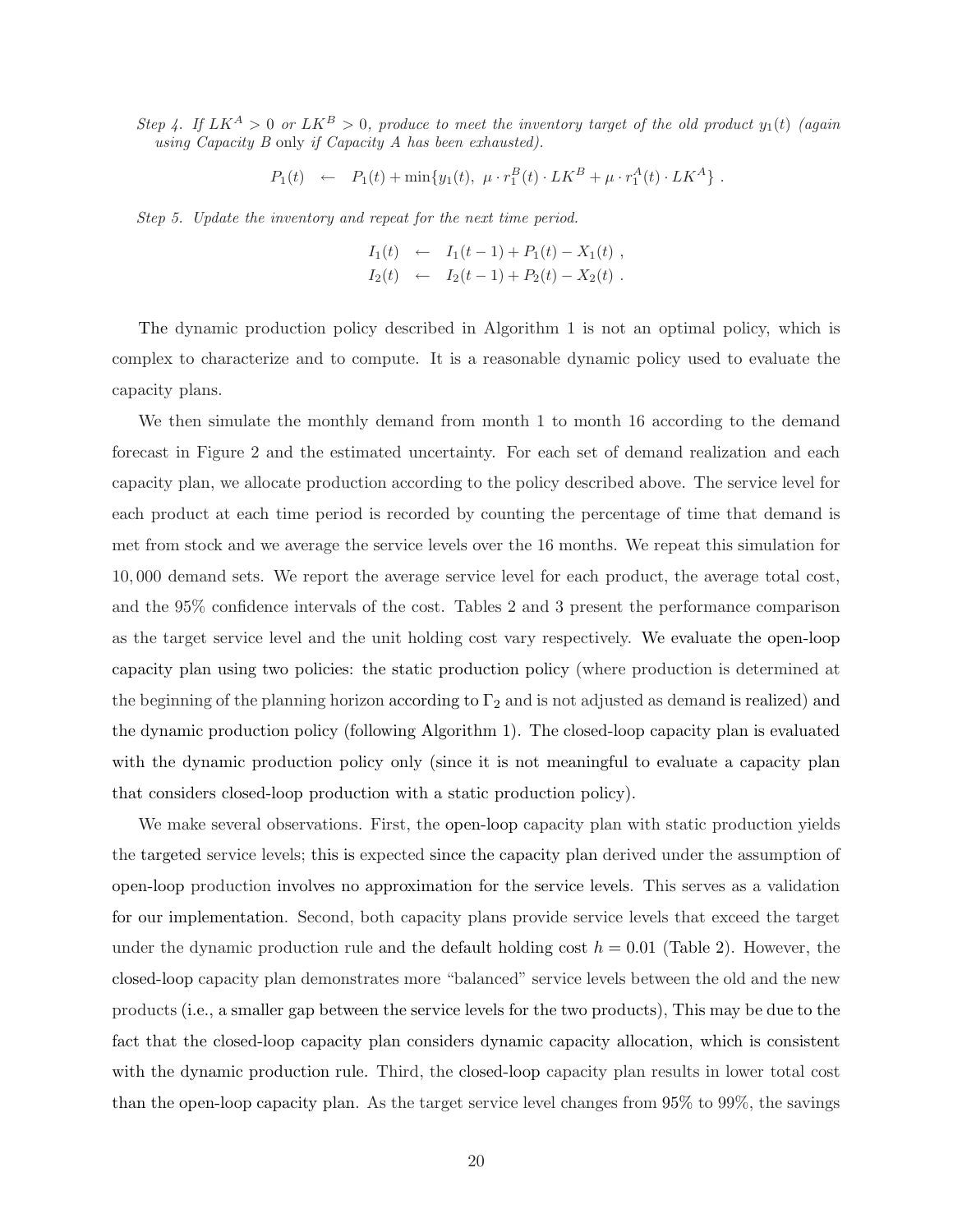from the closed-loop plan increases from \$0.44 $M$  (18% of the total cost) to \$0.66 $M$  (21% of the total cost). Finally, under very low unit holding cost, as shown in Table 3 for cases  $h = 0.001$ and  $h = 0.0001$ , the resulting service level for the old product using the open-loop capacity plan falls significantly below the target level whereas the closed-loop plan achieves the required service level. These observations indicate that incorporating closed-loop production into capacity planning is preferable to the capacity planning that ignores this. We have also tested the capacity plans using other reasonable production policies including one that exhausts the available capacity in each period, and the closed-loop planning approach consistently shows better performance than the open-loop planning approach, indicating that our observations are robust with respect to the choice of the production policy that we have used.

#### 6.2 Capacity Plan

We now consider the optimal capacity paths obtained under both approaches. In our canonical example illustrated by Figure 3(d)  $(h = 0.01)$ , incorporating closed-loop production leads to a delayed and smaller buildup of flexible capacity, as well as delayed and slightly fewer conversions of existing Configuration-A lines. This is further demonstrated in Figure 4. Table 4 provides a summary of the total number of conversions and new purchases, as well as the corresponding costs. (Note that these costs are derived from problems  $\Gamma_2$  and  $\Gamma_3$  and are not the simulated costs.)

It is no surprise that the consideration of closed-loop production reduces the overall capacity cost. In particular, the closed-loop planning solution delays and reduces purchases of new Configuration-B lines even as the unit holding cost varies (Figure 5). Therefore, ignoring the risk-pooling effect in closed-loop production results in a purchase plan that is too aggressive.

Incorporating closed-loop production consideration, however, could result in earlier or later conversions, as illustrated in Figure 3. There are two major tradeoffs in this capacity planning problem. (1) To build up Configuration B capacity, the company faces a choice between conversions and purchases. Given that Configuration-B capacity is flexible and can produce both products, it should be less risky to convert equipment under closed-loop production than open-loop production, arguing for more aggressive conversions under closed-loop production. (2) The second tradeoff is based on the contrast between the chase strategy (the capacity buildup follows the demand pattern gradually) and the level strategy (stable capacity is maintained through time except "quick" capacity changes). Allowing production adjustment after demand realization delays initial capacity investment because of the risk-pooling effect; but because of insufficient capacity or inventory later in time, it accelerates capacity build-up. These two tradeoffs impact the capacity path and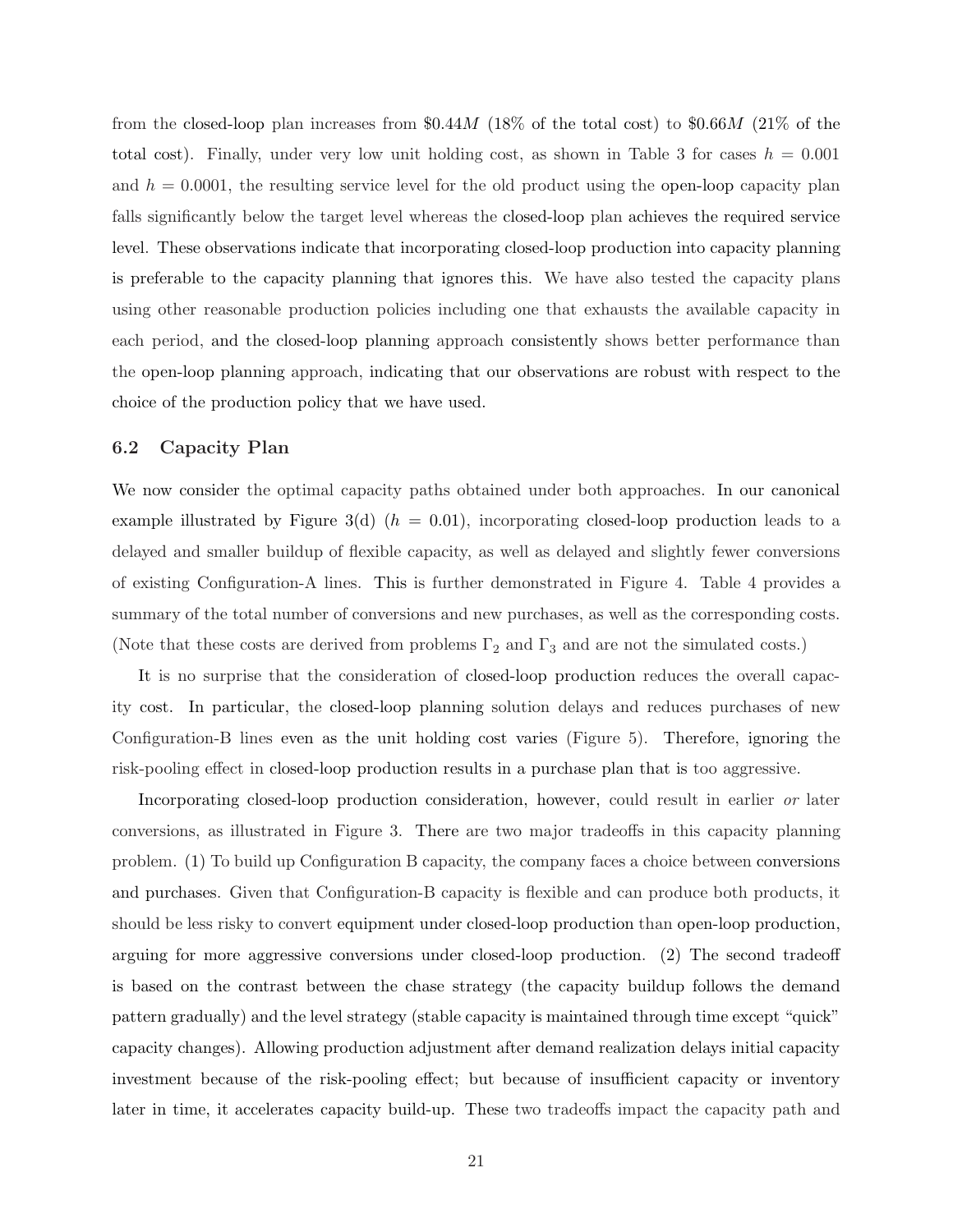| Target Service Level | Capacity Plan            | Open-loop Planning |                    | Closed-loop Planning |
|----------------------|--------------------------|--------------------|--------------------|----------------------|
|                      | Production               | Static             | Dynamic            | Dynamic              |
|                      | ave. SL 1                | 99.04%             | 99.99%             | 99.94%               |
| 99%                  | ave. $SL2$               | 98.98%             | 99.23%             | 99.42\%              |
|                      | total cost $(\text{SM})$ | 3.46([2.23, 4.73]) | 3.16([2.71, 3.42]) | 2.50([2.01, 2.78])   |
|                      | ave. SL 1                | 98.00%             | 99.99%             | 99.87%               |
| 98%                  | ave. SL 2                | 98.00%             | 98.41\%            | 98.83%               |
|                      | total cost $(\text{SM})$ | 3.14([1.93, 4.40]) | 2.85([2.43, 3.10]) | 2.28([1.81, 2.55])   |
|                      | ave. SL 1                | 96.91\%            | 99.99%             | 99.80\%              |
| 97%                  | ave. SL 2                | 97.02\%            | 97.53%             | 98.22\%              |
|                      | total cost $(\text{SM})$ | 2.94([1.77, 4.20]) | 2.66([2.25, 2.90]) | 2.14([1.69, 2.42])   |
|                      | ave. SL 1                | 94.85%             | 99.99%             | 99.60%               |
| 95%                  | ave. SL 2                | 95.05%             | 95.68%             | 96.87%               |
|                      | total cost $(\text{SM})$ | 2.67([1.55, 3.92]) | 2.40([2.02, 2.64]) | 1.96([1.54, 2.23])   |

Table 2: Performance Comparison  $(h=0.01)$ 

| Holding cost | Capacity Plan            | Open-loop Planning    |                       | Closed-loop Planning  |
|--------------|--------------------------|-----------------------|-----------------------|-----------------------|
|              | Production               | Static                | Dynamic               | Dynamic               |
|              | ave. SL 1                | 98.93%                | 99.77%                | 99.94%                |
| $h = 0.0001$ | ave. SL 2                | 99.31\%               | 88.13\%               | 99.43\%               |
|              | total cost $(\text{SM})$ | 0.903([0.891, 0.916]) | 0.889([0.884, 0.894]) | 0.890([0.884, 0.893]) |
|              | ave. SL 1                | 98.84\%               | 99.88%                | 99.99%                |
| $h = 0.001$  | ave. SL 2                | 99.05%                | 86.72\%               | 99.31\%               |
|              | total cost $(\text{SM})$ | 1.16([1.04, 1.29])    | 1.04([0.99, 1.09])    | 1.03([0.98, 1.06])    |
|              | ave. SL 1                | 98.00%                | 99.99%                | 99.87\%               |
| $h = 0.005$  | ave. SL 2                | 98.26\%               | 97.70%                | 98.85\%               |
|              | total cost $(\text{SM})$ | 2.07([1.47, 2.70])    | 1.91([1.69, 2.04])    | 1.59([1.36, 1.73])    |
|              | ave. SL 1                | 98.00%                | 99.99%                | 99.87%                |
| $h = 0.01$   | ave. SL 2                | 98.00%                | 98.41\%               | 98.83%                |
|              | total cost $(\text{SM})$ | 3.14([1.93, 4.40])    | 2.85([2.43, 3.10])    | 2.28([1.81, 2.55])    |
|              | ave. SL 1                | 98.00%                | 99.99%                | 99.94\%               |
| $h = 0.1$    | ave. SL 2                | 97.96%                | 98.51\%               | 98.39\%               |
|              | total cost $(\text{SM})$ | 22.3([10.3, 35.0])    | 19.5([15.2, 22.0]     | 14.6([10.4, 17.1])    |
|              | ave. SL 1                | 98.00%                | 99.99%                | 99.95\%               |
| $h=0.5$      | ave. SL 2                | 97.96%                | 98.51\%               | 98.50\%               |
|              | total cost $(\text{SM})$ | 107.7([47.3, 170.8])  | 93.3([72.1, 105.8])   | 69.6([49.0, 81.7])    |

Table 3: Performance Comparison (Target service level is 98%)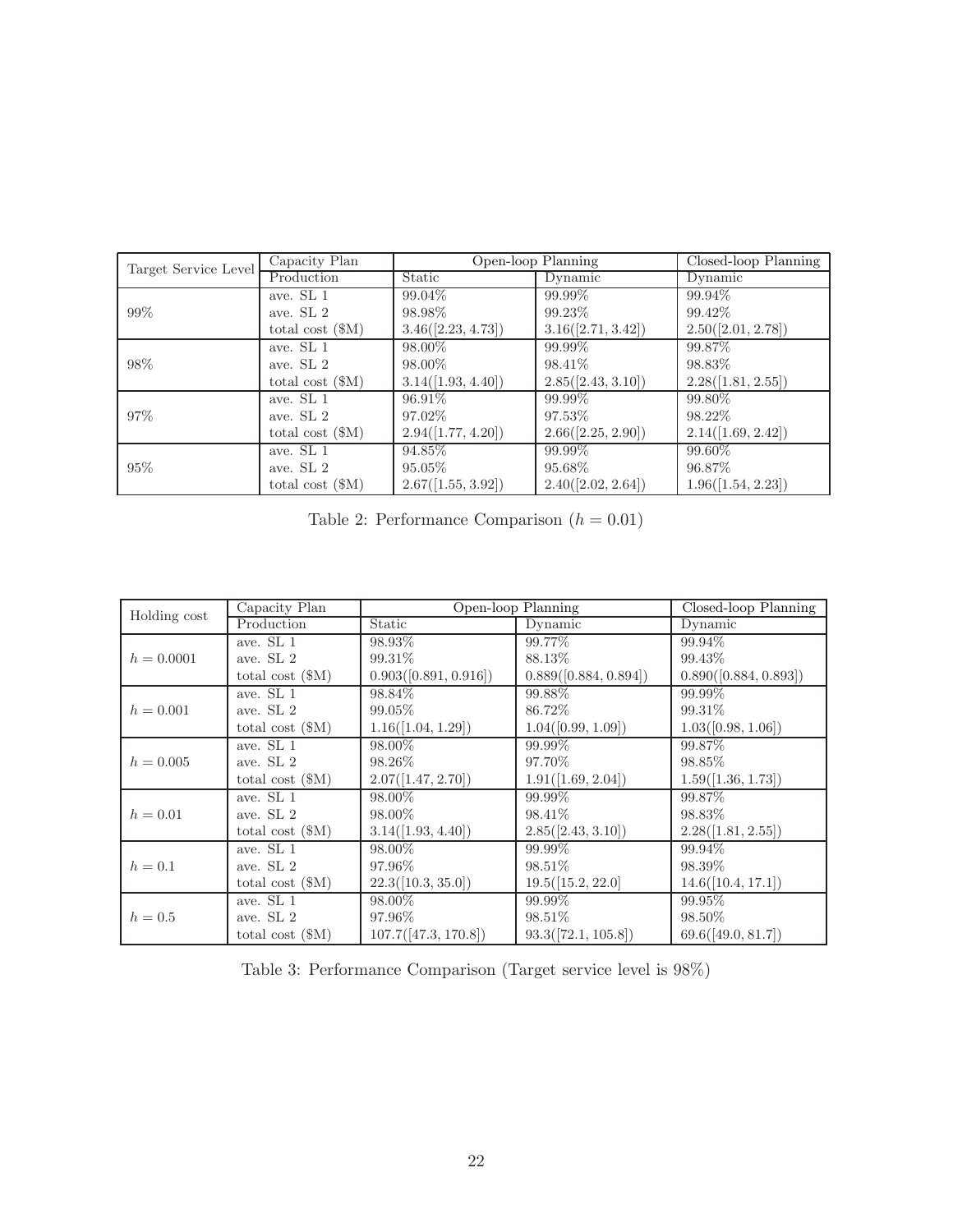

Figure 3: Capacity Path Comparison as Holding Cost Changes



Figure 4: Capacity Plan  $(h = 0.01)$ 

| Method            | Open-loop Planning | Closed-loop Planning |
|-------------------|--------------------|----------------------|
| Conversions       | 3.50               | 3.44                 |
| New Lines         | 1.38               | 0.91                 |
| Depreciation cost | \$1.00M            | \$0.91M              |
| Holding cost      | \$2.14M            | \$1.63M              |
| Total Cost        | \$3.15M            | \$2.54M              |

Table 4: Capacity and Cost Comparison  $(h = 0.01)$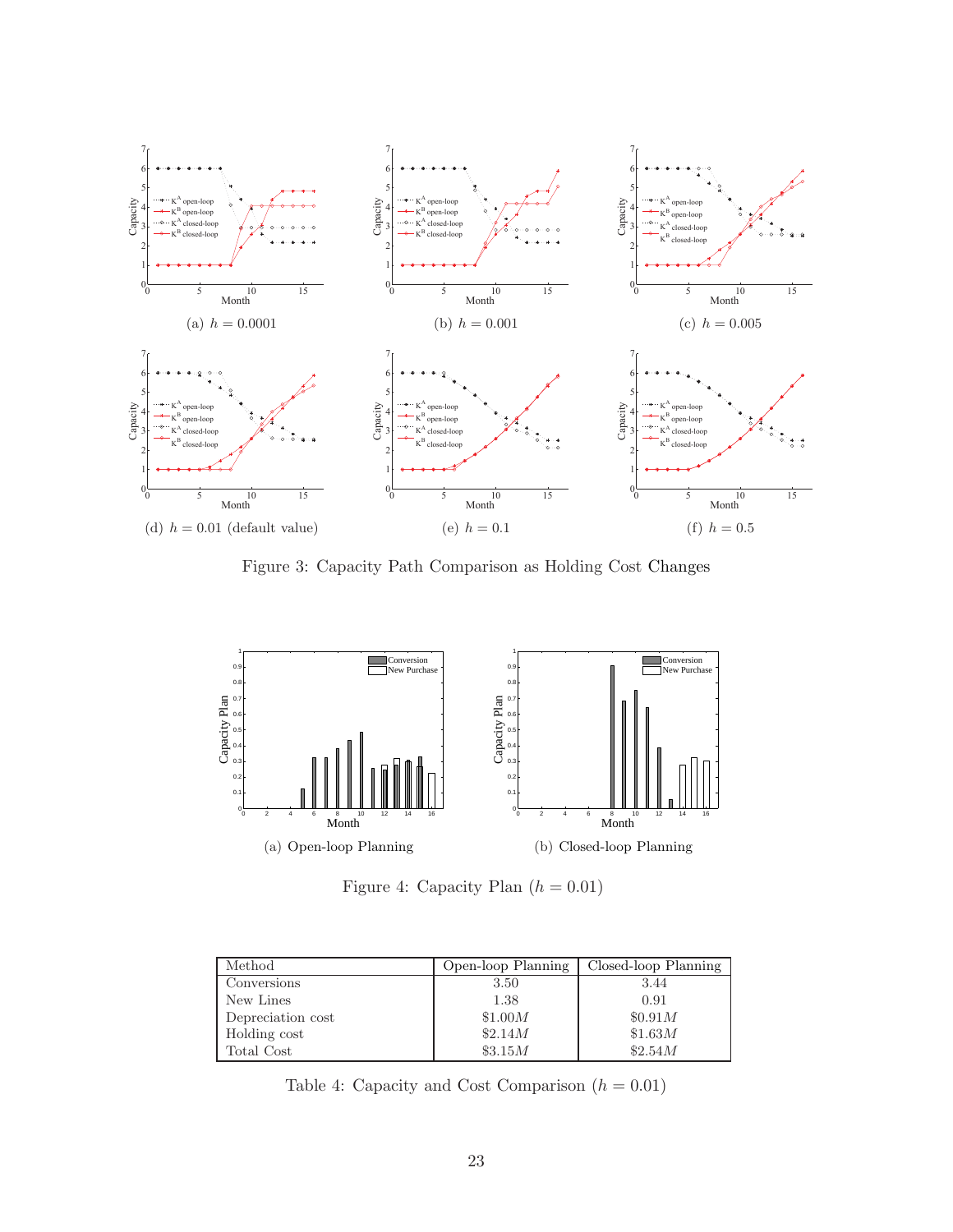

Figure 5: New Purchases

conversions in opposite ways. When the unit holding cost is low relative to equipment cost, a level strategy is favored (Figures  $3(a)$  and  $3(b)$ ); when the unit holding cost is high, it is optimal to follow a chase strategy (Figures  $3(e)$  and  $3(f)$ ).

# 7 Conclusion

We identify a crucial capacity planning problem in the context of a product transition, in which a new generation product replaces an older product. As the factory transitions the production from one product to the next, the capacity requirements also shift. In particular, capacity of the new equipment configuration needs to grow over time. The increasing capacity could be met by purchasing new lines, or by converting existing lines; the latter is the cheaper option. Capacity planning decides the schedule for equipment purchases and conversions, that satisfies a set of service level constraints under uncertain and time-varying demand. We develop two alternative approaches for determining the capacity plan: one in which we set the production decisions for the entire planning horizon before any demand is observed (which is a proxy for Intel's current approach) and one in which we approximate a dynamic production control policy. We show that although both methods generally meet the target service levels, the latter yields both lower equipment cost and lower inventory cost. We examine the performance of the methods as the holding cost varies, and as the target service level changes. This sensitivity analysis also reveals two major tradeoffs impacting the capacity decisions, namely, the choice between conversions and new purchases, and between a level versus chase strategy. These understandings are crucial for high-tech companies to make informed capacity decisions each time a product transition takes place. The method is shown to work well for Intel and we believe that it is applicable to many other manufacturing companies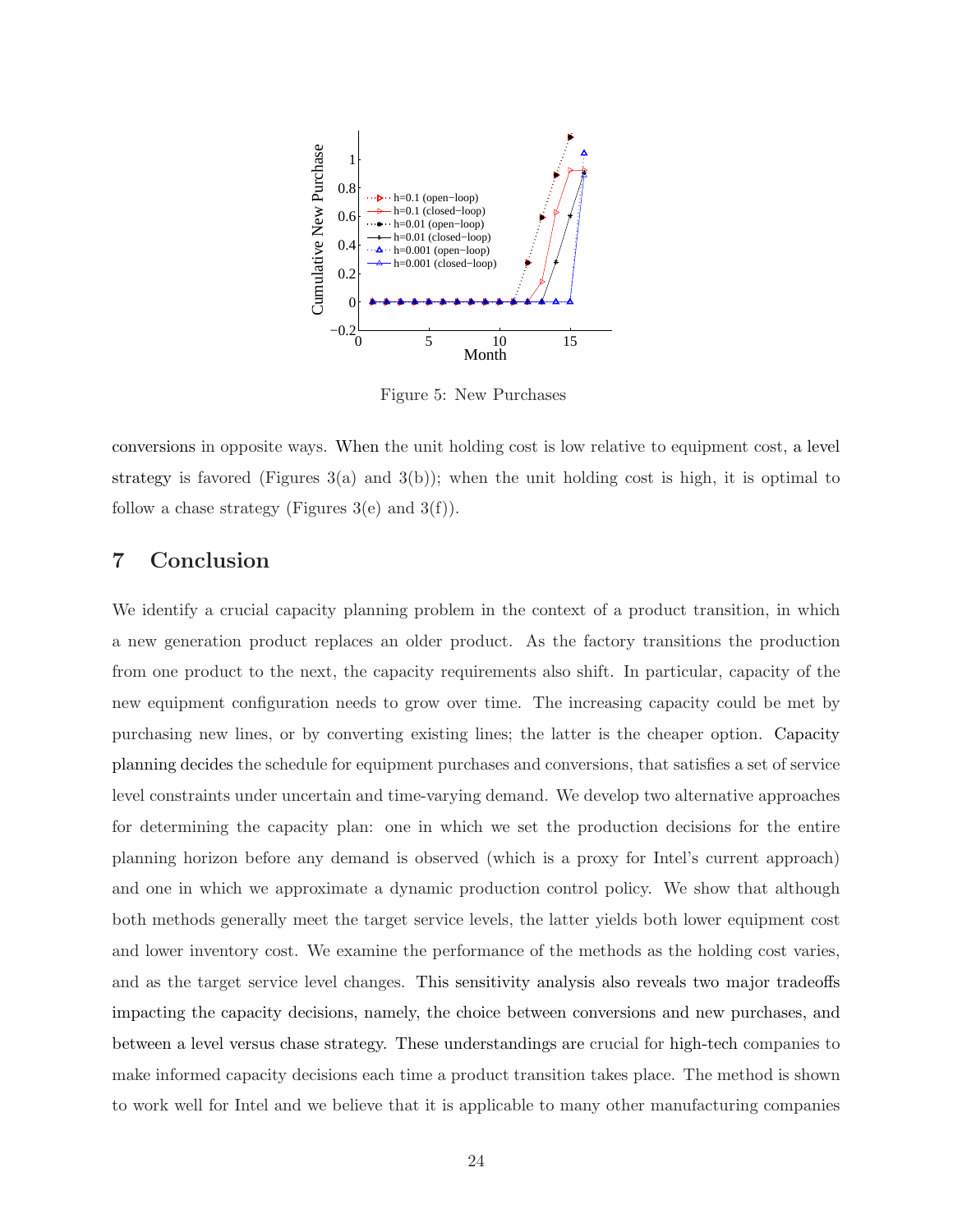who regularly manage product transitions.

### References

- Ahmed, S., and N. V. Sahinidis. 2003. Approximation Scheme for Stochastic Integer Programs Arising in Capacity Expansion. Operations Research 51 (3): 461–471.
- Angelus, A., and E. L. Porteus. 2002. Simultaneous Capacity and Production Management of Short-Life-Cycle, Produce-to-Stock Goods under Stochastic Demand. Management Science 48 (3): 399–413.
- Bean, J. C., J. R. Lohmann, and R. L. Smith. 1985. A Dynamic Infinite Horizon Replacement Economy Decision Model. The Engineering Economist 30 (2): 99–120.
- Bean, J. C., J. R. Lohmann, and R. L. Smith. 1994. Equipment Replacement Under Technological Change. Naval Research Logistics 41 (2): 117–128.
- Bean, J. C., and R. L. Smith. 1985. Optimal Capacity Expansion Over an Infinite Horizon. Management Science 31 (12): 1523–1532.
- Bertsekas, D. P. 2000. Dynamic Programming and Optimal Control, Second Edition. Belmont, MA: Athena Scientific.
- Bish, E. K., and Q. Wang. 2004. Optimal Investment Strategies for Flexible Resources, Considering Pricing and Correlated Demands. Operations Research 52 (6): 954–964.
- Bitran, G. R., and T. Y. Leong. 1990. Deterministic Approximations to Co-Production Problems With Service Constraints. MIT Working paper 3071-89-MS.
- Bitran, G. R., and H. H. Yanasse. 1984. Deterministic Approximations to Stochastic Production Problems. Operations Research 32 (5): 999–1018.
- Bookbinder, J. H., and J. Tan. 1988. Strategies for the Probabilistic Lot-Sizing Problem with Service-Level Constraints. Management Science 34 (9): 1096–1108.
- Bradley, J., and P. Glynn. 2002. Managing Capacity and Inventory Jointly in Manufacturing Systems. Management Science 48 (2): 273–288.
- Bresnahan, T., and V. A. Ramey. 1994. Output Fluctuations at the Plant Level. The Quarterly Journal of Economics 109 (3): 593–624.
- C¸ akanyildirim, M., R. Roundy, and S. Wood. 2004. Optimal Machine Capacity Expansions with nested Limitations under Demand Uncertainty. Naval Research Logistics 51 (2): 217–241.
- Charnes, A., and W. W. Cooper. 1963. Deterministic Equivalents for Optimizing and Satisficing under Chance Constraints. Operations Research 11 (1): 18–39.
- Chopra, and Meindl. 2003. Supply Chain Management: Strategy, Planning and Operations, Third Edition. New Jersey: Pearson Prentice Hall.
- Eppen, G., R. Martin, and L. Schrage. 1989. A Scenario Approach to Capacity Planning. Operations Research 37 (4): 517–527.
- Erlenkotter, D. 1974. Dynamic Programming Approach to Capacity Expansion With Specialization. Management Science 21 (3): 360–368.
- Evans, R. V. 1967. Inventory Control of a Multiproduct System with a Limited Production Resource. Naval Research Logistics Quarterly 14 (2): 173–184.
- Fine, C. H., and R. M. Freund. 1990. Optimal Investment in Product Flexible Manufacturing Capacity. Management Science 36 (4): 449–466.
- Hausman, W. H., and R. Peterson. 1972. Multiproduct Production Scheduling for Style Goods with Limited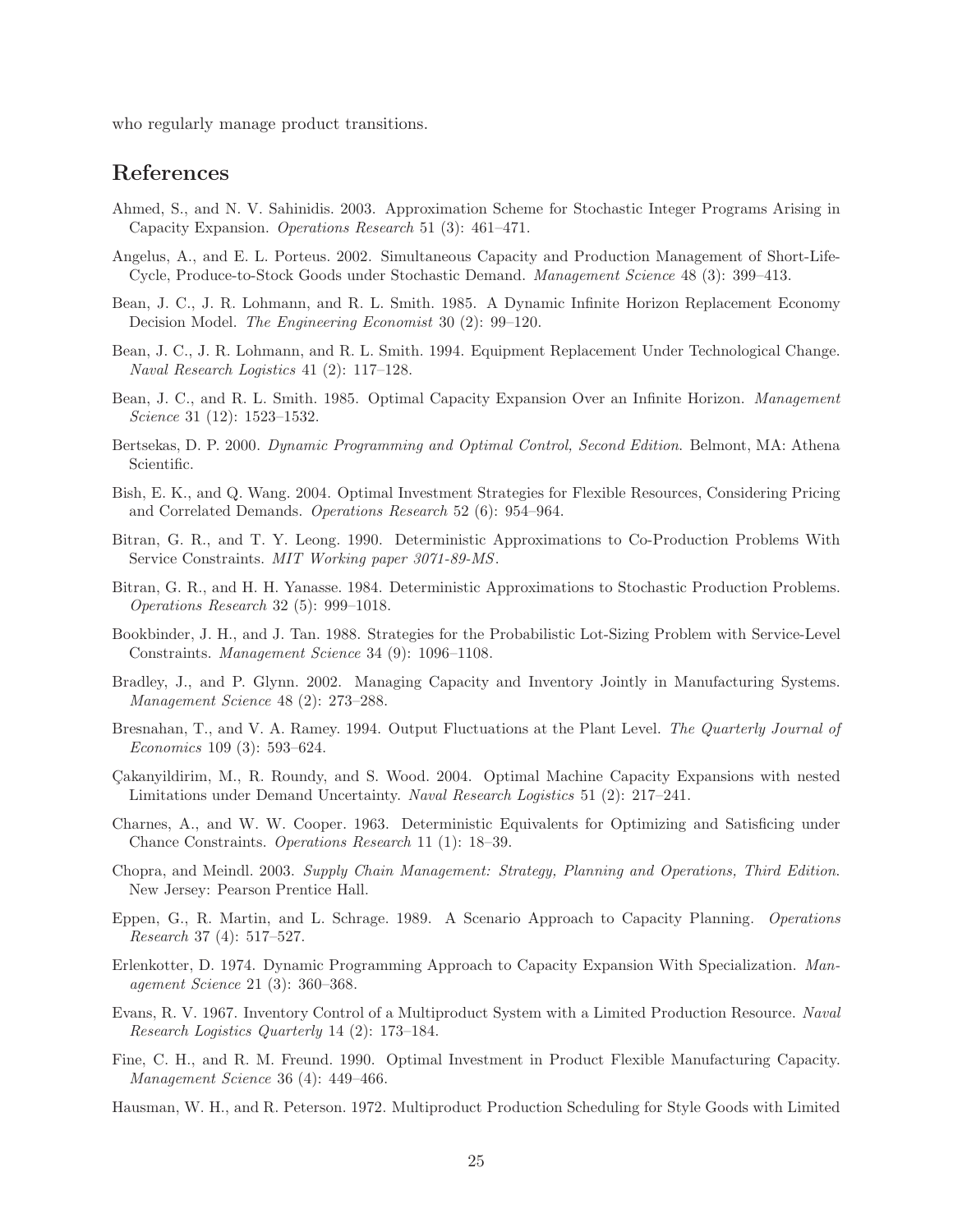Capacity, Forecast Revisions and Terminal Delivery. Management Science 18 (7): 370–383.

- Huang, K., and S. Ahmed. 2009. The Value of Multistage Stochastic Programming in Capacity Planning Under Uncertainty. Operations Research 57 (4): 893–904.
- Huh, W. T., and R. O. Roundy. 2005. A Continuous-Time Strategic Capacity Planning Model. Naval Research Logistics 52:329–343.
- Huh, W. T., R. O. Roundy, and M. Cakanyildirim. 2006. A General Strategic Capacity Planning Model under Demand Uncertainty. Naval Research Logistics 53:137–150.
- Janakiraman, G., M. Nagarajan, and S. Veeraraghavan. 2008. Simple Policies for Capacitated Multi-Product Inventory Systems. Working paper .
- Jones, P. C., J. L. Zydiak, and W. J. Hopp. 1991. Parallel Machine Replacement. Naval Research Logistics 38:351–365.
- Karabuk, S., and S. Wu. 2002. Coordinating strategic capacity planning in the semiconductor industry. Opeations Research 51 (6): 839–849.
- Leone, R., and S. Bradley. 1982. Federal energy policy and competitive strategy in the US automobile industry. Annual Review of Energy 7:61–106.
- Li, S., and D. Tirupati. 1994. Dynamic Capacity Expansion Problem with Multiple Products: Technology Selection and Timing of Capacity Additions. Operations Research 42 (5): 958–976.
- Li, S., and D. Tirupati. 1995. Technology choice with stochastic demands and dynamic capacity allocation: A two-product analysis. Journal of Operations Management 12:239–258.
- Luss, H. 1982. Operations research and capacity expansion problems: A survey. Operations Research 30 (5): 907–947.
- Manne, A. S. 1961. Capacity Expansion and Probabilistic Growth. Econometrica 29 (4): 632–649.
- McDonald, C. J. 1998. The Evolution of Intel.s Copy EXACTLY! Technology Transfer Method. Intel Technoogy Journal.
- Rajagopalan, S. 1998. Capacity Expansion and Equipment Replacement: A Unified Approach. Operations Research 46 (6): 846–857.
- Rajagopalan, S., and J. M. Swaminathan. 2001. A Coordinated Production Planning Model with Capacity Expansion and Inventory Management. Management Science 47 (11): 1562–1580.
- Shenoy, S. R., and A. Daniel. 2006. Intel architecture and silicon cadence: the catalyst for industry innovation. ftp://download.intel.com/software/pdf/IAandSiliconCadence.pdf .
- Swaminathan, J. M. 2000. Tool capacity planning for semiconductor fabrication facilities under demand uncertainty. European Journal of Operational Research 120:545–558.
- van Mieghem, J. A. 1998. Investment Strategies for Flexible Resources. Management Science 44 (8): 1071– 1078.
- van Mieghem, J. A. 2003. Capacity Management, Investment, and Hedging: Review and Recent Developments. Manufacturing and Service Operations Management 5 (4): 269302.
- van Mieghem, J. A. 2007. Risk Mitigation in Newsvendor Networks: Resource Diversification, Flexibility, Sharing, and Hedging. Management Science 53 (8): 12691288.
- Yano, C. A. 1984. On the Equivalence of an Equipment Replacement Problem and a Facility Location Problem. Technical Report 84-27. IOE Dept., Univ. of Michigan, Ann Arbor..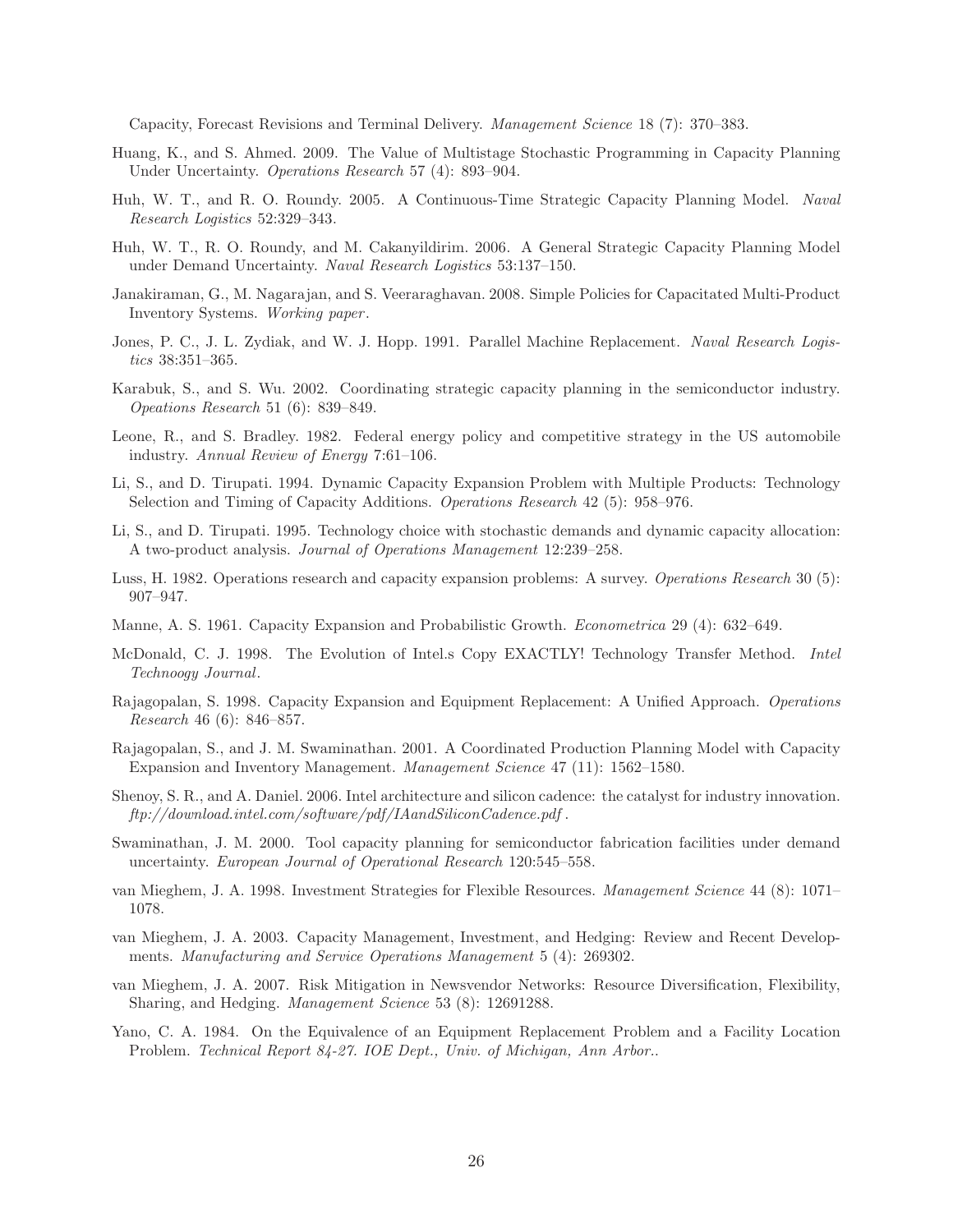# A Appendix

#### A.1 Additional Argument for Section 3

#### Uniform Demand: Proof of (3.8)

Note that the relative error of the inventory quantity, denoted by  $\phi$ , is given by

$$
\phi = \frac{E[CP_i(t) - S_i(t)]^+ - E[CP_i(t) - S_i(t)]}{E[CP_i(t) - S_i(t)]^+} = \frac{E[S_i(t) - CP_i(t)]^+}{E[CP_i(t) - S_i(t)] + E[S_i(t) - CP_i(t)]^+}
$$
\n
$$
= \frac{1}{\frac{E[CP_i(t) - S_i(t)]}{E[S_i(t) - CP_i(t)]^+} + 1}.
$$

Suppose that  $S_i(t)$  is uniformly distributed on  $[\alpha, \beta]$ . Since  $CP_i(t)$  is the  $\eta_i$ -th fractile of  $S_i(t)$ , we have

$$
E[S_i(t)] = \frac{\alpha + \beta}{2} = \alpha + \frac{\beta - \alpha}{2}
$$

$$
CP_i(t) = \alpha + \eta(\beta - \alpha)
$$

$$
E[S_i(t) - CP_i(t)]^+ = (\beta - \alpha) \cdot \frac{(1 - \eta_i)^2}{2}
$$

Then,

$$
\frac{E[CP_i(t) - S_i(t)]}{E[S_i(t) - CP_i(t)]^+} = \frac{\alpha + \eta(\beta - \alpha) - \alpha - \frac{\beta - \alpha}{2}}{(\beta - \alpha) \cdot \frac{(1 - \eta_i)^2}{2}}
$$
\n
$$
= \frac{\eta(\beta - \alpha) - \frac{\beta - \alpha}{2}}{(\beta - \alpha) \cdot \frac{(1 - \eta_i)^2}{2}} = \frac{\eta - \frac{1}{2}}{\frac{(1 - \eta_i)^2}{2}} = \frac{2\eta - 1}{(1 - \eta_i)^2}.
$$

Therefore,

$$
\phi = \frac{1}{\frac{2\eta - 1}{(1 - \eta_i)^2} + 1} = \frac{1}{\frac{2\eta - 1}{(1 - \eta_i)^2} + \frac{(1 - \eta_i)^2}{(1 - \eta_i)^2}} = \frac{1}{\left[\frac{\eta_1^2}{(1 - \eta_i)^2}\right]} = \frac{(1 - \eta_i)^2}{\eta_i^2}.
$$

#### Normal Demand

Figure 6 shows the expected relative error in our inventory approximation.

### A.2 Proof of Lemma 3

*Proof.* Part (a) follows directly from (5.5) and an observation that  $S(S_1(t), S_2(t))$  is stochastically increasing in t.

For Part (b), the Central Limit Theorem implies that the distributions of  $[S_2(t) - t\theta_2]/\sqrt{t\sigma_2^2}$ and  $[S_1(t) + \rho S_2(t) - t(\theta_1 + \rho \theta_2)] / \sqrt{t\sigma_1^2 + t\rho \sigma_2^2}$  converge in distribution to the standard normal